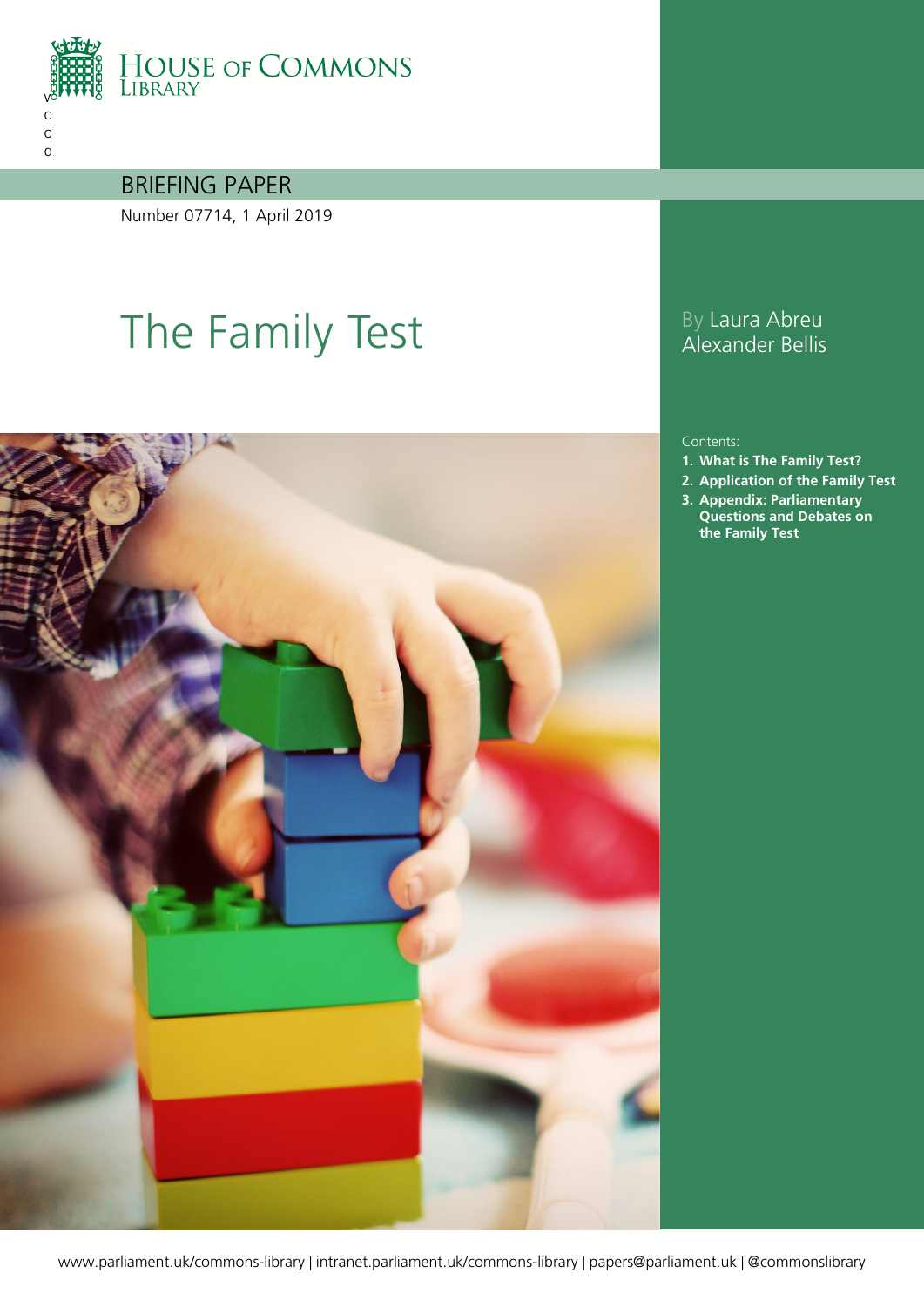# **Contents**

| <b>Summary</b>                               |                                                                                                                                                                                                                                                                                                                                                                                                                                                                                                                                                                                                                                                                                                                                                                                                                                                                                                                                                           | 3                                                                           |
|----------------------------------------------|-----------------------------------------------------------------------------------------------------------------------------------------------------------------------------------------------------------------------------------------------------------------------------------------------------------------------------------------------------------------------------------------------------------------------------------------------------------------------------------------------------------------------------------------------------------------------------------------------------------------------------------------------------------------------------------------------------------------------------------------------------------------------------------------------------------------------------------------------------------------------------------------------------------------------------------------------------------|-----------------------------------------------------------------------------|
| 1.<br>1.1<br>1.2<br>1.3<br>1.4<br>1.5<br>1.6 | <b>What is The Family Test?</b><br>Announcement of the Family Test<br>Department of Work and Pensions Guidance<br>Role of the Cabinet Committee on Social Justice<br>Attempts to make the Family Test a statutory requirement<br>Caroline Ansell's Private Member's Bill<br>Lord Farmer's Private Member's Bill<br>Integration with the Loneliness Strategy?<br>The Family Test Network                                                                                                                                                                                                                                                                                                                                                                                                                                                                                                                                                                   | 4<br>$\overline{4}$<br>5<br>6<br>6<br>$\overline{7}$<br>$\,8\,$<br>8<br>9   |
| 2.<br>2.1<br>2.2<br>2.3<br>2.4<br>2.5        | <b>Application of the Family Test</b><br>Parliamentary Questions (PQs)<br>Implementing the Family Test: A review of progress one year on<br>The Centre for Social Justice: Where Next for the Family Test?<br>Centre for Social Justice: A review of the Family test<br><b>Published Family Test Assessments</b><br>Department for Communities and Local Government Lifetime tenancies:<br>equalities impact assessment, May 2016<br>Department for Business, Innovation and Skills, Higher Education and Research<br>Bill Equality Analysis, May 2016<br>Department for Business, Innovation and Skills, FULFILLING OUR POTENTIAL<br>Teaching Excellence, Social Mobility and Student Choice, November 2015<br>Department for Business, Innovation and Skills, Devolving Sunday Trading Rules,<br>Impact Assessment, March 2016<br>Department of Health, Family Test for the new contract for doctors and dentists<br>in training in the NHS, March 2016 | 11<br>11<br>12 <sup>2</sup><br>14<br>15<br>16<br>16<br>16<br>16<br>17<br>17 |
| 3.<br>3.1<br>3.2                             | Appendix: Parliamentary Questions and Debates on the Family Test<br>Parliamentary debates<br>Parliamentary Questions (a selection)                                                                                                                                                                                                                                                                                                                                                                                                                                                                                                                                                                                                                                                                                                                                                                                                                        | 18<br>18<br>19                                                              |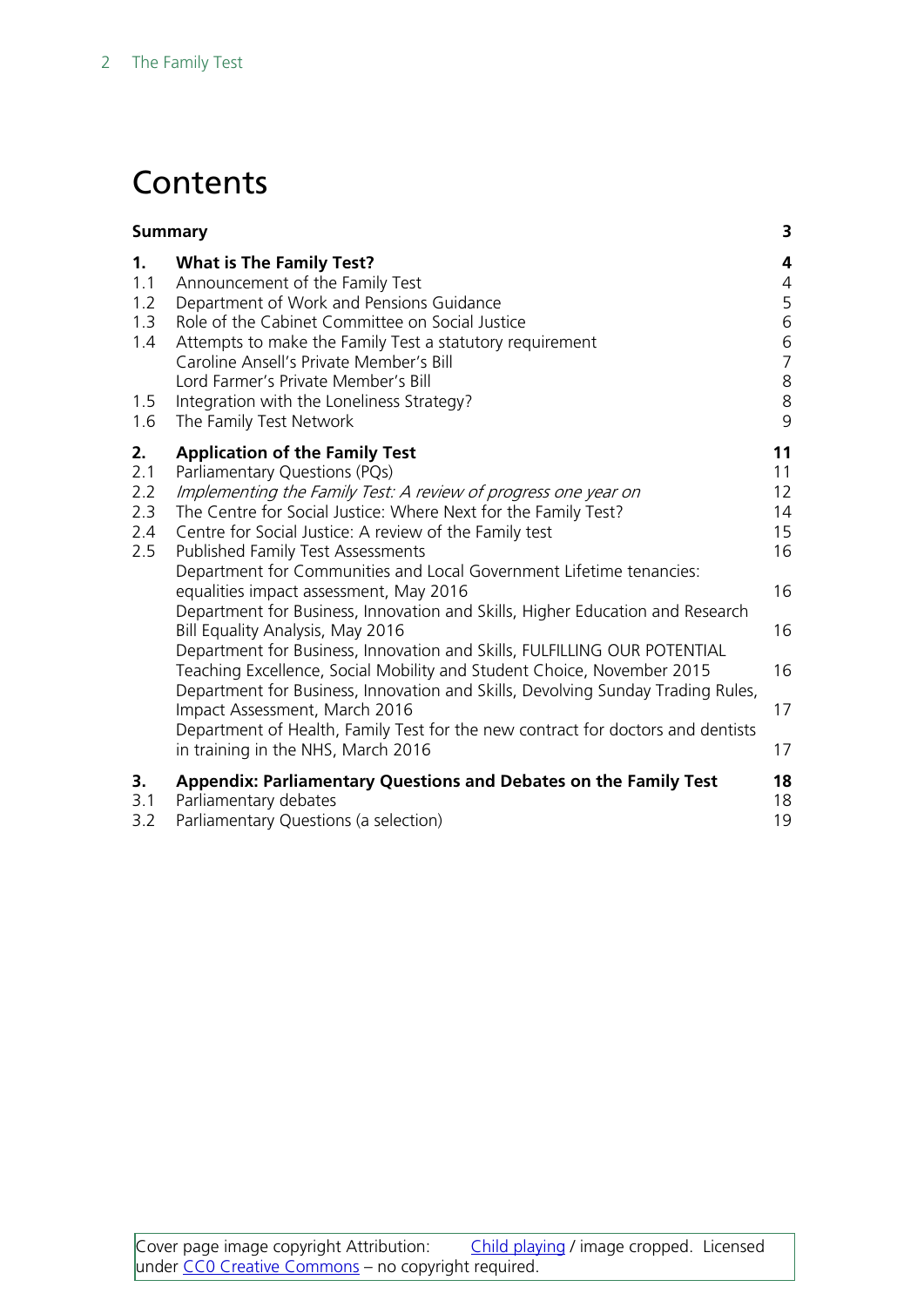# <span id="page-2-0"></span>Summary

David Cameron announced the [introduction of the Family Test in a speech](https://www.gov.uk/government/speeches/david-cameron-on-families) in August 2014:

I said previously that I wanted to introduce a family test into government. Now that test is being formalised as part of the impact assessment for all domestic policies. Put simply that means every single domestic policy that government comes up with will be examined for its impact on the family.

In October 2014, the Department for Work and Pensions (DWP) published [guidance on](https://www.gov.uk/government/uploads/system/uploads/attachment_data/file/368894/family-test-guidance.pdf) [implementing the Family Test.](https://www.gov.uk/government/uploads/system/uploads/attachment_data/file/368894/family-test-guidance.pdf) The Test consists of five questions policy makers need to consider:

- 1. What kinds of impact might the policy have on family formation?
- 2. What kind of impact will the policy have on families going through key transitions such as becoming parents, getting married, fostering or adopting, bereavement, redundancy, new caring responsibilities, or the onset of a longterm health condition?
- 3. What impacts will the policy have on all family members' ability to play a full role in family life, including with respect to parenting and other caring responsibilities?
- 4. How does the policy impact families before, during and after couple separation?
- 5. How does the policy impact those families most at risk of deterioration of relationship quality and breakdown?

Departments are expected to document the application of the Family Test; the guidance asks Departments to consider publishing the outcomes, but it is not a requirement.

MPs have asked numerous Parliamentary Questions about how the Test is being implemented; how many assessments have been carried out; and whether assessments will be published.

In March 2016, two reviews of the test were published. [Implementing the Family Test: A](https://www.relate.org.uk/policy-campaigns/publications/implementing-family-test-review-progress-one-year)  [review of progress one year on](https://www.relate.org.uk/policy-campaigns/publications/implementing-family-test-review-progress-one-year) was published jointly by The Family and Childcare Trust, Relate and the Relationship Foundation, supported by 14 other charities. The Centre for Social Justice (CSJ) published [Where next for the Family Test?](http://www.centreforsocialjustice.org.uk/core/wp-content/uploads/2016/06/Where-Next-for-the-Family-Test.pdf)

In March 2019, the CSJ released another report: [A Review of the Family Test.](https://www.centreforsocialjustice.org.uk/core/wp-content/uploads/2019/03/a-review-of-the-family-test-2.pdf) Commentators have argued that the application of the Family Test has been inconsistent, and in some Departments, the Test does not appear to be a significant feature of policymaking. Several recommendations have been made to better embed the Family Test, including: requiring the assessments to be published; developing better tools and practices for officials; and conducting Government-wide reviews.

There have been calls to make the Family Test a statutory requirement and two Private Members' Bills (PMB) have attempted to legislate for this. The Government has resisted these calls, arguing that it would reduce the Test to a tick box exercise. However, it is looking to embed consideration of loneliness and relationships into the Family Test as part of the [Government's Loneliness Strategy.](https://assets.publishing.service.gov.uk/government/uploads/system/uploads/attachment_data/file/750909/6.4882_DCMS_Loneliness_Strategy_web_Update.pdf)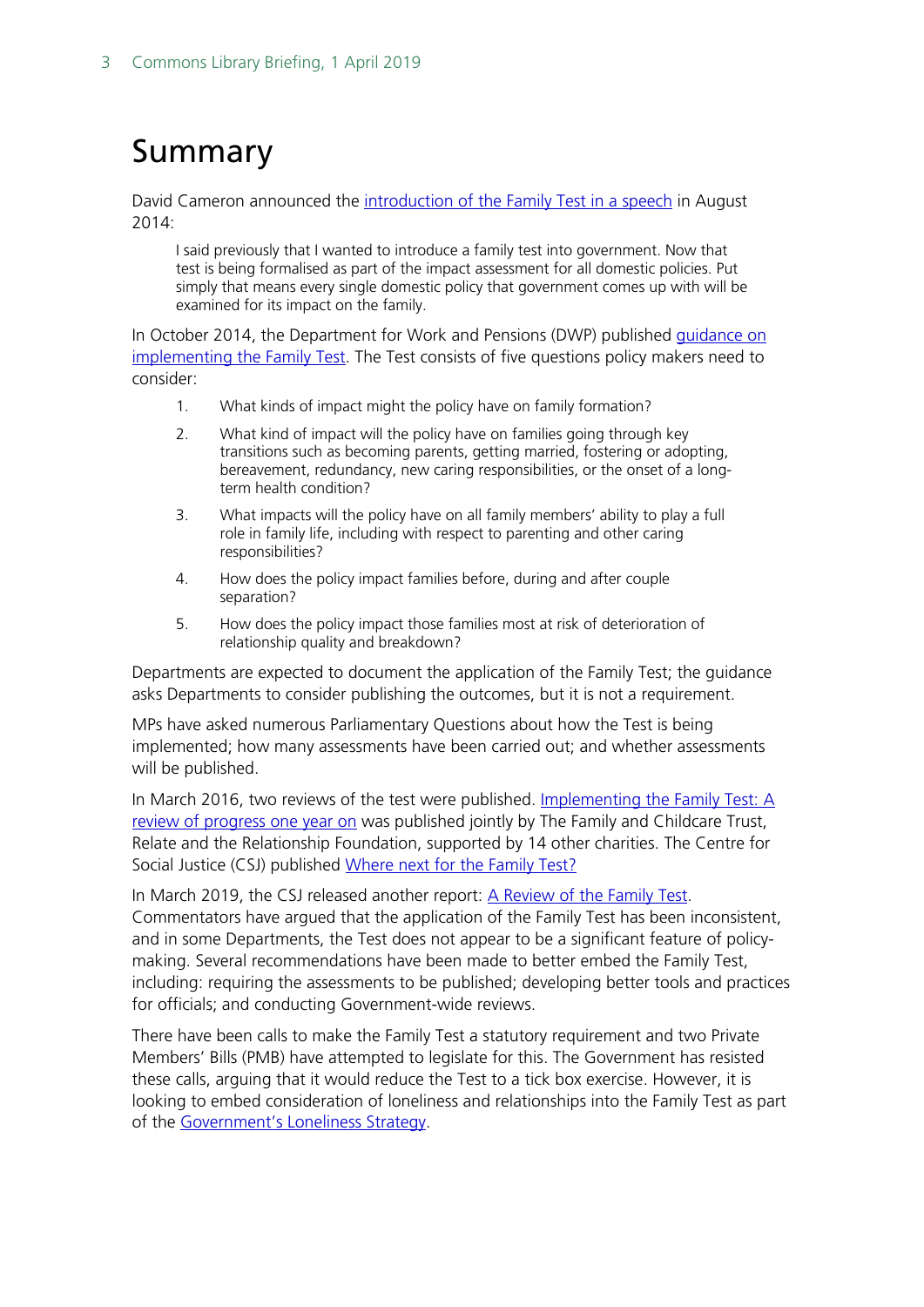# <span id="page-3-0"></span>1. What is The Family Test?

## <span id="page-3-1"></span>1.1 Announcement of the Family Test

The then Prime Minster, David Cameron, referred to the possibility of introducing a Family Test following the riots of August 2011:

So if we want to have any hope of mending our broken society, family and parenting is where we've got to start.

I've been saying this for years, since before I was Prime Minister, since before I was leader of the Conservative Party.

So: from here on I want a family test applied to all domestic policy.

If it hurts families, if it undermines commitment, if it tramples over the values that keeps people together, or stops families from being together, then we shouldn't do it.

More than that, we've got to get out there and make a positive difference to the way families work, the way people bring up their children…

…and we've got to be less sensitive to the charge that this is about interfering or nannying.

We are working on ways to help improve parenting - well now I want that work accelerated, expanded and implemented as quickly as possible.

This has got to be right at the top of our priority list.<sup>[1](#page-3-2)</sup>

It was not until August 2014 that the intention to [introduce](https://www.gov.uk/government/speeches/david-cameron-on-families) a 'family test' [was announced:](https://www.gov.uk/government/speeches/david-cameron-on-families)

[…] The reality is that in the past the family just hasn't been central to the way government thinks. So you get a whole load of policy decisions which take no account of the family and sometimes make these things worse. Whether it's the benefits system incentivising couples to live apart or penalising those who go out to work - or whether it's excessive bureaucracy preventing loving couples from adopting children with no family at all.

We can't go on having government taking decisions like this which ignore the impact on the family.

I said previously that I wanted to introduce a family test into government. Now that test is being formalised as part of the impact assessment for all domestic policies. Put simply that means every single domestic policy that government comes up with will be examined for its impact on the family.<sup>[2](#page-3-3)</sup>

The DWP was given responsibility for all relationship support policies, with "every government department to be held to account for the impact of their policies on the family".<sup>[3](#page-3-4)</sup>

<span id="page-3-4"></span><sup>3</sup> Ibid.

"Families are the best anti-poverty measure ever invented. They are a welfare, education and counselling system all wrapped up into one" David Cameron, January 2016

<span id="page-3-2"></span>David Camero[n, PM's speech on the fightback after the riots,](https://www.gov.uk/government/speeches/pms-speech-on-the-fightback-after-the-riots) 15 August 2011

<span id="page-3-3"></span>David Cameron on families, *PM's speech to the Relationship Alliance*, 18 August 2014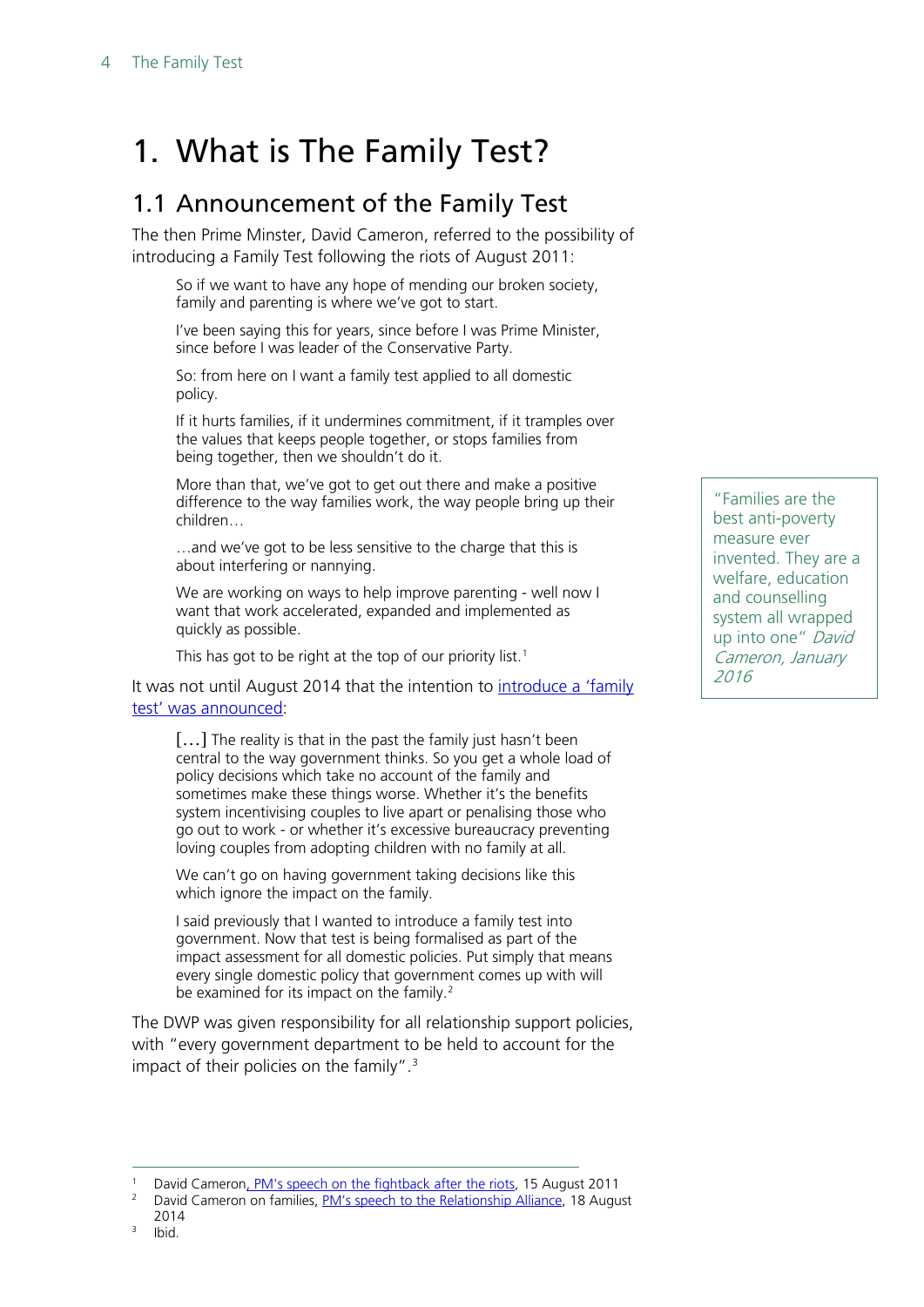# <span id="page-4-0"></span>1.2 Department of Work and Pensions Guidance

In October 2014, the DWP issued Guidance for Government [Departments](https://www.gov.uk/government/publications/family-test-assessing-the-impact-of-policies-on-families) on implementing the Family Test:

The objective of the Test is to introduce an explicit family perspective to the policy making process, and ensure that potential impacts on family relationships and functioning are made explicit and recognised in the process of developing new policy.[4](#page-4-1)

The guidance sets out when and how Government Departments should apply the Test:

While public policy by definition impacts the lives of individuals. families, communities and society as a whole, there will be policies, which do not have any impact at the level of the family per se, or where the impact is small and indirect, or temporary in nature. Where that is the case it may not be sensible or proportionate to apply the test. If policy makers are unsure, they should reflect on the questions and the rest of this guidance. In most cases it will be obvious where a policy is not in scope, but the indirect impacts of policy on families are not always obvious. If in doubt it is recommended that the questions are addressed and any further analysis that is needed is carried out.<sup>[5](#page-4-2)</sup>

The Family Test is in the form of five questions which policy makers should reflect on during policy formulation:

- What kinds of impact might the policy have on family formation?
- What kind of impact will the policy have on families going through key transitions such as becoming parents, getting married, fostering or adopting, bereavement, redundancy, new caring responsibilities or the onset of a long-term health condition?
- What impacts will the policy have on all family members' ability to play a full role in family life, including with respect to parenting and other caring responsibilities?
- How does the policy impact families before, during and after couple separation?
- How does the policy impact those families most at risk of deterioration of relationship quality and breakdown?[6](#page-4-3)

The guidance emphasises the need to consult widely when considering the Family Test questions:

While policy teams working on specific areas of family policy will have a good understanding of the impact of their policy on family relationships, expertise in this area largely sits outside of Government. Policy teams will need to engage with the evidence base and build their own understanding of how their Department's policies impact families. This will mean engaging with key stakeholders, using consultation processes to collect evidence, including family impacts in evaluation strategies and in some cases engaging directly with a diverse range of families, including children. The Open Policy Making approach encourages the use of a range of tools and techniques for engaging with

<span id="page-4-1"></span>Department for Work and Pensions, Family Test: Guidance for Government [Departments,](https://www.gov.uk/government/uploads/system/uploads/attachment_data/file/368894/family-test-guidance.pdf) 31 October 2014

<span id="page-4-3"></span><span id="page-4-2"></span> $\frac{5}{6}$  Ibid.

Ibid.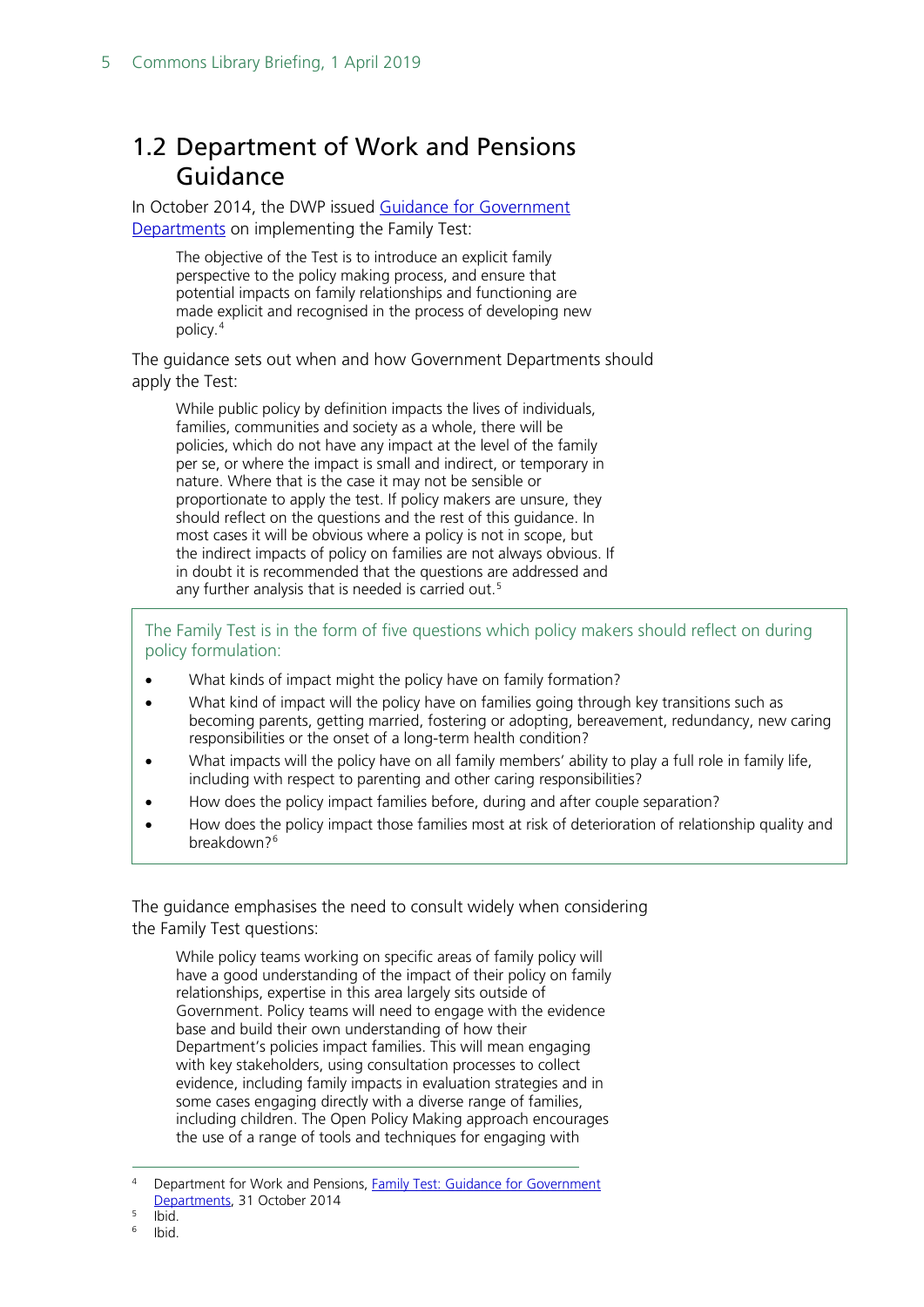stakeholders in developing policy and these should be considered when building the evidence base on how particular polices impact families.[7](#page-5-2)

The guidance states that Departments should document the assessments they carry out in an appropriate way as part of the policy making process:

Where a detailed assessment is carried out, departments should consider a standalone document to bring together their analysis. Departments should consider publishing assessments where they are carried out, and where policy is being submitted for collective agreement through the Cabinet Committee process, the assessment should be included alongside other policy documentation.[8](#page-5-3)

### <span id="page-5-0"></span>1.3 Role of the Cabinet Committee on Social **Justice**

In June 2015, Iain Duncan Smith, then Secretary of State for Work and Pensions, announced that the Cabinet Committee on Social Justice would take the lead in ensuring that the Family Test is properly applied across Government Departments:

### **Asked by: Mr David Burrowes**

May I welcome the introduction of the family test and the Secretary of State's lead on that? What is he doing to ensure that it does what the Prime Minister says it should do, which is change the way Government do business?

### **Answered by: Mr Duncan Smith | Department for Work and Pensions**

This test will be reviewed through the Social Justice Cabinet Committee, which I chair. We intend, and the Prime Minister intends, that it will have teeth. We want to see an improvement in family life and greater support for those who have to juggle care for their children, care for elderly relatives and work. Through that process we hope to improve their lives.<sup>[9](#page-5-4)</sup>

According to the [List of Cabinet Committees](https://www.gov.uk/government/publications/the-cabinet-committees-system-and-list-of-cabinet-committees) (last updated 9 January 2019), there is no longer a Social Justice Cabinet Committee. In a [debate on the Application of the Family Test](https://hansard.parliament.uk/Commons/2019-03-13/debates/DF46C081-71B1-4E13-9AE6-4455ED8A9C26/ApplicationOfTheFamilyTest) (March 2019), the Government was asked whether this committee still exists. The Minister responding to the debate did not address this question.<sup>[10](#page-5-5)</sup>

## <span id="page-5-1"></span>1.4 Attempts to make the Family Test a statutory requirement

There have been attempts in the House of Commons and the House of Lords to make the Family Test a statutory requirement. There have been two Private Members' Bills on this subject; both failed to progress (see below). Both the 2015 and 2017 Conservative Governments have not supported the introduction of a statutory requirement. Lord Agnew of

Ibid., p9

<span id="page-5-3"></span><span id="page-5-2"></span><sup>8</sup> Ibid., p5

<span id="page-5-5"></span><span id="page-5-4"></span><sup>9</sup> HC Deb 22 June 2012 c612

<sup>10</sup> [HC Deb 13 March 2019 c132WH](https://hansard.parliament.uk/Commons/2019-03-13/debates/DF46C081-71B1-4E13-9AE6-4455ED8A9C26/ApplicationOfTheFamilyTest)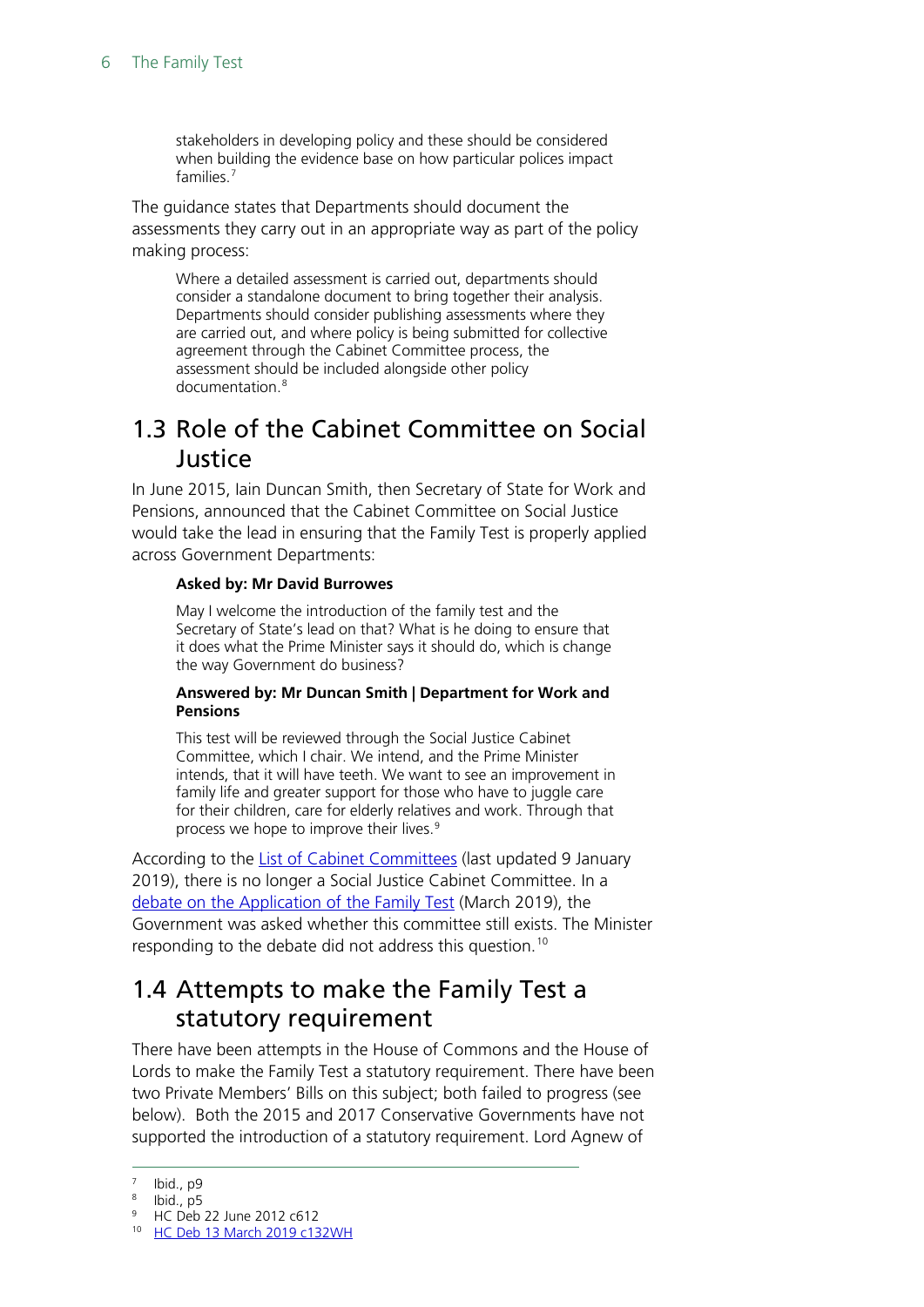Oulton (Parliamentary Under-Secretary at the Department for Education), said the Government is "cautious about making it statutory because that would very much remove flexibility in how it was used."<sup>[11](#page-6-1)</sup> On 13 March 2019, Justin Tomlinson, Parliamentary Under-Secretary at the Department for Work and Pensions, elaborated on this point:

I acknowledge that some would like the family test to be a statutory obligation, but feedback from policy makers, and points highlighted in speeches today, suggest that a statutory test could risk becoming a box-ticking exercise at the end of a policy process, with pass or fail outcomes, rather than something embedded at the beginning of the process, which is key. A legislative test would also risk losing the flexibility to adapt and change.<sup>[12](#page-6-2)</sup>

### <span id="page-6-0"></span>Caroline Ansell's Private Member's Bill

In June 2015 Caroline Ansell came  $20<sup>th</sup>$  in the Private Members' Bill Ballot for the 2015-16 Session. She opted to introduce the **Assessment** [of Government Policies \(Impact on Families\) Bill 2015-16](http://www.publications.parliament.uk/pa/bills/cbill/2015-2016/0026/15026.pdf) the purpose of which is described below:

A Bill to require ministers to carry out an assessment of the impact of government policies on families by giving statutory effect to the family test; to place a duty on the Secretary of State to make a report on the costs and benefits of requiring local authorities to carry out equivalent tests on their policies; to require the Secretary of State to establish, and make an annual report on, indicators of and targets for the government's performance in promoting family stability; and for connected purposes.<sup>[13](#page-6-3)</sup>

The Bill was presented to Parliament on 24 June 2015. The debate on Second Reading began on Friday 4 December 2015. Caroline Ansell explained why she had introduced the Bill:

In that light, a whole host of questions have been put to Departments. They ask the Minister how many of his or her Department's policies have been assessed against the family test and what steps have been taken to publish the outcome of such an assessment. I regret to say that the answers to those questions have been rather limited. In many instances, the response was that the guidance urges only a consideration of publication, and therefore no publication had followed. There have been good examples of the assessment in relation to the Childcare Bill and the Education and Adoption Bill. However, the potential within the family test is as yet unrealised.<sup>[14](#page-6-4)</sup>

The Government opposed the Bill. Priti Patel, then Minister for Employment, said:

Placing the family test on a legislative footing, however, runs the risk of turning the test into a tick-box exercise across Government Departments, when our ambition is to work across government with Departments to embed the benefits of thinking about policy from a family perspective at all stages of policy development, not just complying with legislative requirements.<sup>[15](#page-6-5)</sup>

<span id="page-6-1"></span> <sup>11</sup> [HL Deb 9 May 2018 c14](https://hansard.parliament.uk/Lords/2018-05-09/debates/0545DA62-0A9B-4652-A1B2-991654DF5900/ManifestoToStrengthenFamilies#contribution-E5943430-EF6A-490A-B797-839D7859268E)

<span id="page-6-3"></span><span id="page-6-2"></span><sup>12</sup> HC [Deb 13 March 2019 13 March 2019, volume 656, c137WH](http://bit.ly/2OhbZb2)

<sup>13</sup> [Assessment of Government Policies \(Impact on Families\) Bill \(HC Bill 26\)](http://www.publications.parliament.uk/pa/bills/cbill/2015-2016/0026/cbill_2015-20160026_en_2.htm#l1g1)

<span id="page-6-4"></span><sup>&</sup>lt;sup>14</sup> HC Deb [4 December 2015](https://hansard.parliament.uk/commons/2015-12-04/debates/15120444000005/AssessmentOfGovernmentPolicies(ImpactOnFamilies)Bill) c674

<span id="page-6-5"></span><sup>&</sup>lt;sup>15</sup> [HC Deb 4 December 2015 c677](https://hansard.parliament.uk/commons/2015-12-04/debates/15120444000005/AssessmentOfGovernmentPolicies(ImpactOnFamilies)Bill)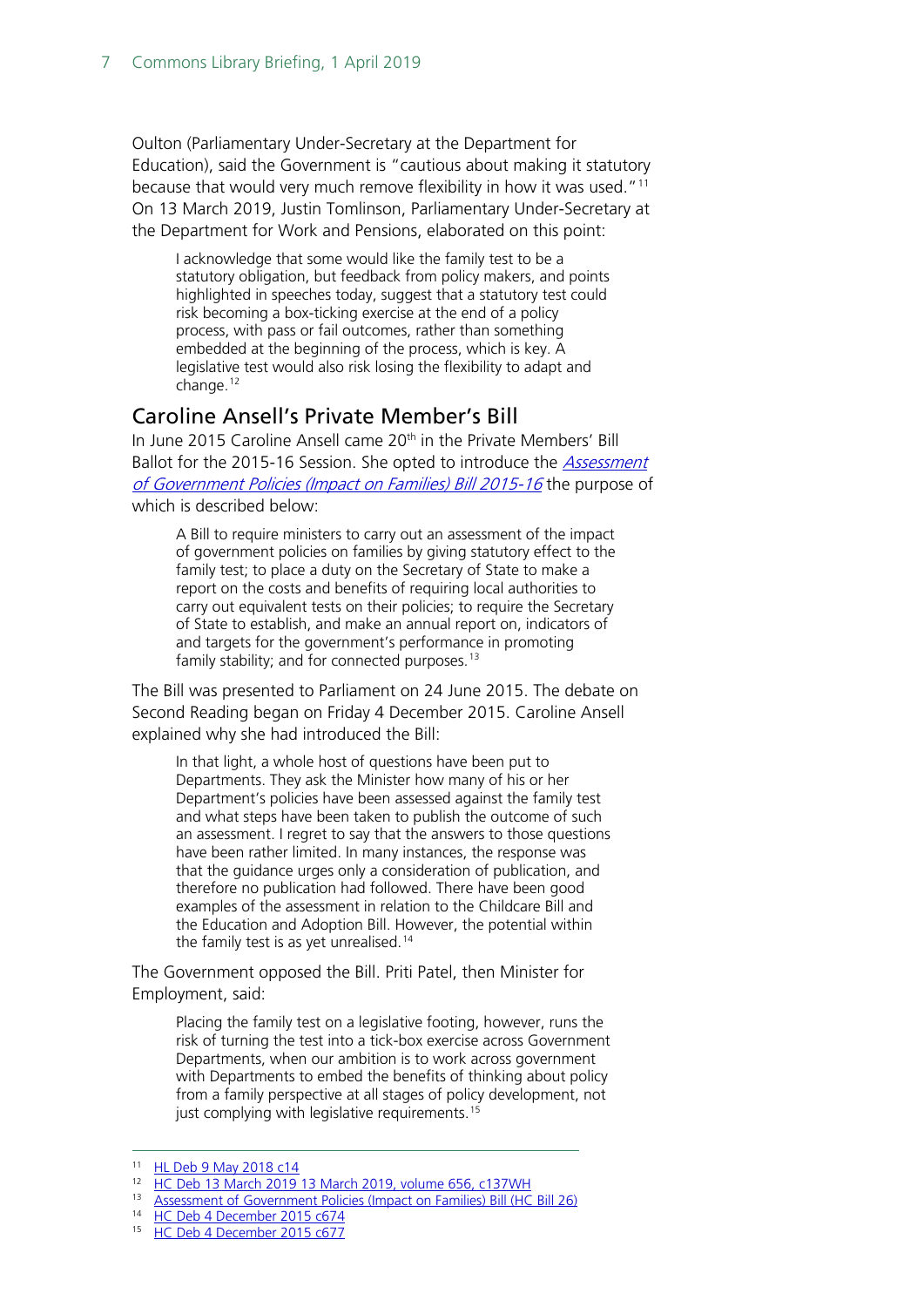The debate was adjourned; the Bill did not progress and fell due to lack of parliamentary time.

### <span id="page-7-0"></span>Lord Farmer's Private Member's Bill

The Family Relationships (Impact Assessment and Targets) Bill [HL] 2017- 19, was sponsored by Lord Farmer and Fiona Bruce MP. The Bill completed its stages in the House of Lords but has not been scheduled for Second Reading in the Commons at the time of writing.<sup>[16](#page-7-2)</sup>

The Bill would:

Require public bodies to accompany any proposal for a change in public expenditure, administration or policy with a family impact assessment; and to require the Secretary of State to report on the costs and benefits of extending family impact assessments to local authorities and to establish and evaluate progress towards objectives and targets for family stability. [17](#page-7-3)

Although not called Family Tests, the House of Lords Library briefing [paper](https://researchbriefings.parliament.uk/ResearchBriefing/Summary/LLN-2018-0024) on the Bill said that the principles behind the assessments were based on the 2014 Government guidance published for Family Tests. Supporters of the Bill noted that not using the term 'test' was a deliberate attempt to get away from a pass/fail assessment and encourage a 'broader exercise' in public policy.[18](#page-7-4)

[A Manifesto to Strengthen Families,](https://www.strengtheningfamiliesmanifesto.com/assets/Family_Manifesto.pdf) a campaign announced in 2017 supported by over 50 Conservative MPs and 11 Peers, recommended that the Government support this Bill.

## <span id="page-7-1"></span>1.5 Integration with the Loneliness Strategy?

The Jo Cox Commission on Loneliness suggested in 2017 that the Family Test should become a Family and Relationships Test. This would widen its scope to consider the impact of policies on connections between individuals and within communities.<sup>[19](#page-7-5)</sup>

In October 2018, the Government published its loneliness strategy,  $\overline{A}$ connected society: [A strategy for tackling loneliness.](https://assets.publishing.service.gov.uk/government/uploads/system/uploads/attachment_data/file/750909/6.4882_DCMS_Loneliness_Strategy_web_Update.pdf) Within it, the Government said:

**Government's intention is to embed consideration of loneliness and relationships throughout the policy-making process.** Government will explore various mechanisms for doing this and **will, for example, include it in guidance for the Family Test**. [20](#page-7-6)

Rishi Sunak, Parliamentary Under-Secretary of State for Housing, Communities and Local Government, later confirmed that it is the Government's intention to include loneliness in Family Test guidance:

<span id="page-7-2"></span><sup>&</sup>lt;sup>16</sup> Information on debates in the Lords can be found on the **Bill pages**.

<span id="page-7-3"></span><sup>&</sup>lt;sup>17</sup> [Draft Family Relationships \(Impact Assessment and Targets\) Bill \[HL](https://publications.parliament.uk/pa/bills/cbill/2017-2019/0205/18205.pdf)], as brought from Lords on 1 May 2018, Bill 205, 57/1

<span id="page-7-4"></span><sup>18</sup> [HC Deb 13 March 2019 volume 656, c120WH](http://bit.ly/2Hw8OvO)

<span id="page-7-5"></span><sup>19</sup> Jo Cox Commission on Loneliness, Combatting loneliness one conversation at a [time: A call to action,](https://www.ageuk.org.uk/globalassets/age-uk/documents/reports-and-publications/reports-and-briefings/active-communities/rb_dec17_jocox_commission_finalreport.pdf) December 2017, p14

<span id="page-7-6"></span><sup>&</sup>lt;sup>20</sup> HM Government, [A connected society: A strategy for tackling loneliness,](https://assets.publishing.service.gov.uk/government/uploads/system/uploads/attachment_data/file/750909/6.4882_DCMS_Loneliness_Strategy_web_Update.pdf) October 2018, p61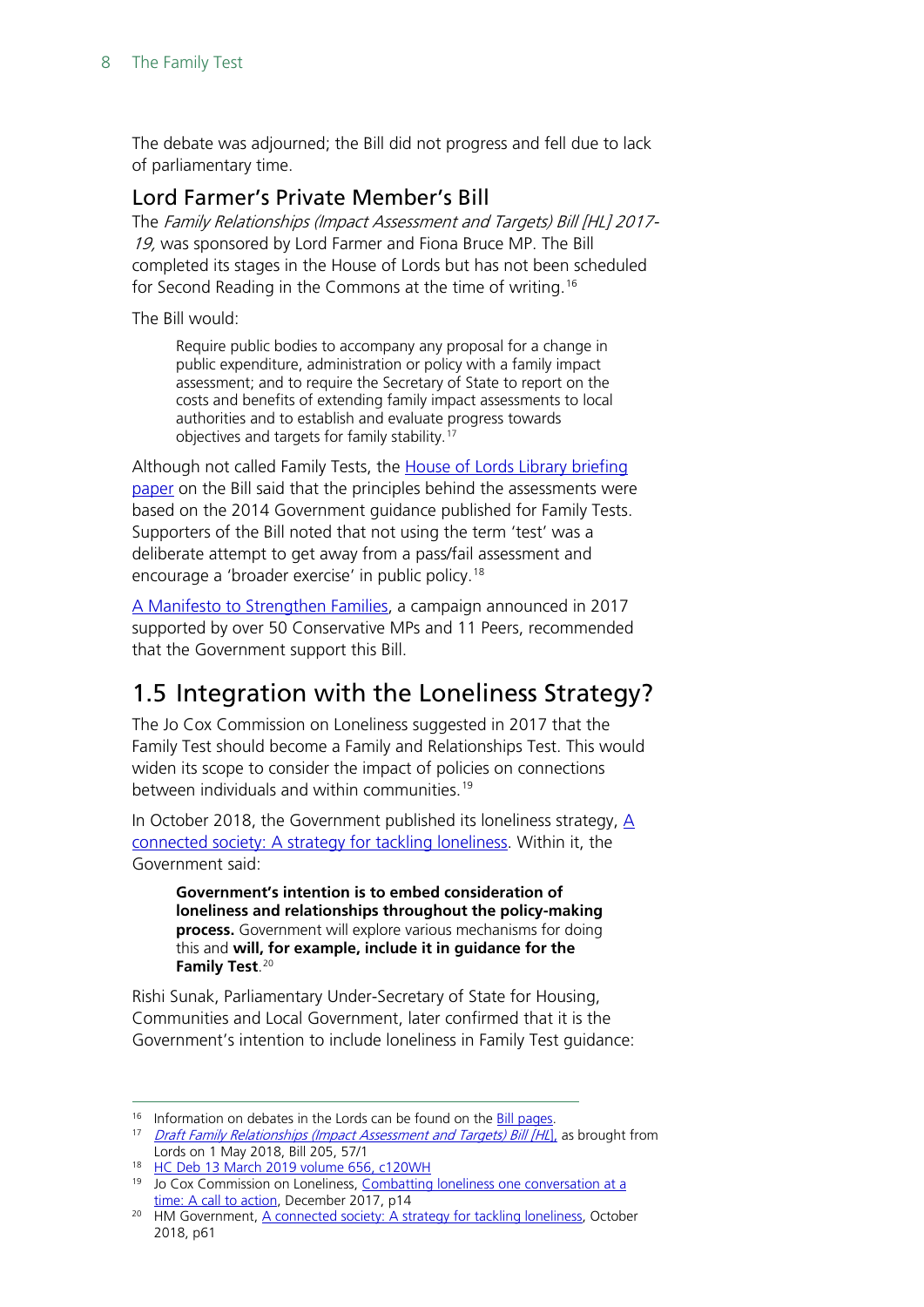The loneliness strategy takes action on the Jo Cox Commission's recommendation for a family test: it requires government departments to report on their work on tackling loneliness in their annual Single Departmental Plans from 2019/20 and commits to including loneliness in the guidance for the Family Test.<sup>[21](#page-8-1)</sup>

To date, this has **not** amounted to the introduction of mandatory Family Tests for Government Departments, as this exchange, following the announcement of the loneliness strategy, indicates:

#### **Fiona Bruce (Congleton) (Con)**

I commend the Minister for her statement and her work on this issue and welcome a cross-departmental strategy on loneliness. Does she agree that one of the greatest antidotes to loneliness is stronger families? In the opinion of many of us, it is the greatest antidote and can help many linked problems, such as homelessness, addiction and mental health challenges. As the strategy is implemented, will my hon. Friend commit to ensure that her Department and others actively consider how they can promote the strengthening of family life? As a start, will they also ensure that the family test is properly and comprehensively applied across Government?

### **Tracey Crouch**

I thank my hon. Friend for that question. We recognise the importance of families in tackling loneliness, and it is true that the fragmentation of families and the way in which we all live and work may well have contributed to loneliness. Many young people leave their home communities, often for study or work, and that in turn can have an impact on families. We are an incredibly busy society, and we can quite often forget members of our family, so all that is at the heart of the strategy.<sup>[22](#page-8-2)</sup>

## <span id="page-8-0"></span>1.6 The Family Test Network

According to a letter from Justin Tomlinson, Parliamentary Under-Secretary of State at the Department for Work and Pensions, to Steve Double, [23](#page-8-3) the Department for Work and Pensions has set up a Family Test Network. The letter, sent in October 2018, said that 13 Departments are represented in the network, which aims to:

...increase the capacity of departments to use the test by collaborating on identifying, developing and sharing effective practice. This new network will support this Department in a review of the Family Test guidance and we will encourage Departments across the Government to develop their own materials for policy officials, tailored to their particular policy context.[24](#page-8-4)

In March 2019, Mr Tomlinson went into greater detail about the Family Test Network and efforts being made to embed the Family Test across Whitehall:

We are working with a network of representatives from all domestic policy Departments to develop tailored resources to help

<span id="page-8-1"></span> <sup>21</sup> PQ 193407 [\[Loneliness\]](http://www.parliament.uk/written-questions-answers-statements/written-question/commons/2018-11-20/193407) 23 Nov 2018

<span id="page-8-2"></span><sup>&</sup>lt;sup>22</sup> [HC Deb 15 October 2018 c460](https://hansard.parliament.uk/Commons/2018-10-15/debates/3C48CE18-4473-4698-92E2-CF010D786CDC/LonelinessStrategy)

<span id="page-8-4"></span><span id="page-8-3"></span> $23$  A copy of this letter is included in Centre for Social Justice, A Review of the Family [test,](https://www.centreforsocialjustice.org.uk/core/wp-content/uploads/2019/03/a-review-of-the-family-test-2.pdf) 4 March 2019, pp29-30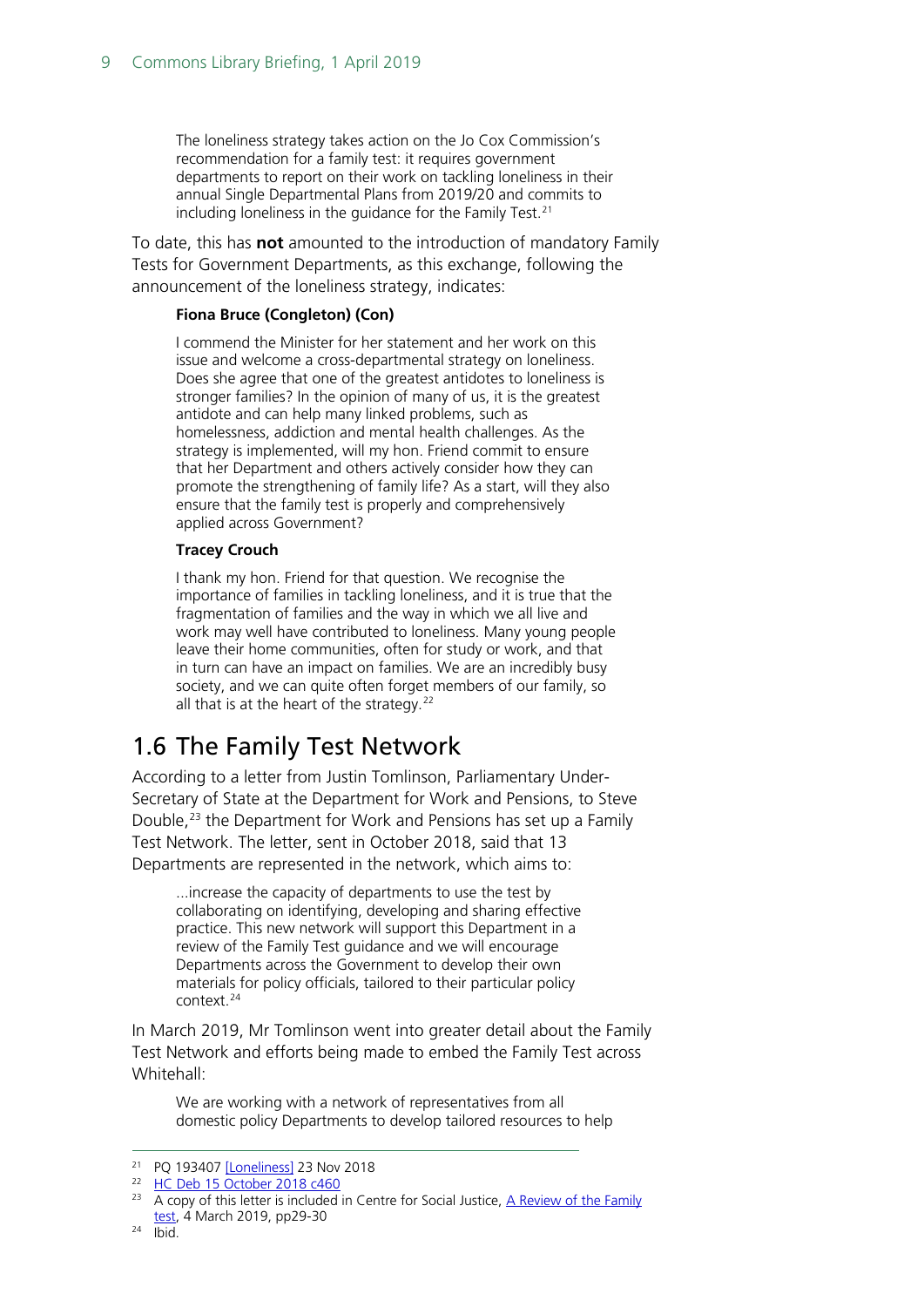officials apply the test in their unique policy contexts, and ensure that advice to Ministers reflects the impact on families. That will be underpinned by **refreshed central guidance for officials, which we expect to publish this summer** […] My Department will actively consider including the family test in the DWP business plan.

I am pleased to be part of the inter-ministerial group that is focusing on how to improve support for families in the first 1,001 days. Another of the report's recommendations is for Ministers to take a more active role in ensuring that the family test is applied in their Departments. **I have raised the family test with that inter-ministerial group, and I will ask Ministers actively to consider whether the test has been considered in all the advice they receive, on any topic, in their Departments**.

[…] **Each Department has a nominated representative on the new family test network**—my hon. Friend the Member for St Austell and Newquay highlighted the importance of that—and the network is identifying, developing and sharing best practice on applying the family test. That helps us to deepen our understanding of how the test is applied across Government, and what further support officials need to embed it fully as part of any considerations made when formulating policy.

**The network pays particular attention to the need highlighted in the report to build evidence, and we are currently exploring ways to support Departments in that**. We will continue to encourage and support Departments to apply the family test, and to make their own judgments on whether and when publishing assessments is appropriate. **We will consider whether more can be done to improve transparency,** which includes reflecting on the report's recommendations. It is unclear, however, whether knowing how many family tests a certain Department has applied would bring much greater or more meaningful transparency.

[…] **We are helping Departments to develop a toolkit of resources for officials to improve consistent and meaningful family test application** across Government. Given that effective implementation of the test is fundamentally an issue of capability, we are **also working with Civil Service Learning and the Policy Profession unit**, to consider how best to support policy makers to apply the family test effectively.<sup>[25](#page-9-0)</sup>

The Minister went on to describe several pro-family projects being undertaken to demonstrate that "principles of the family test are visible across the Government."[26](#page-9-1)

The report the Minister refers to here is [A Review of](https://www.centreforsocialjustice.org.uk/core/wp-content/uploads/2019/03/a-review-of-the-family-test-2.pdf)  [the Family test,](https://www.centreforsocialjustice.org.uk/core/wp-content/uploads/2019/03/a-review-of-the-family-test-2.pdf) published by the Centre for Social Justice March 2019. See section 2.4 for more information.

<span id="page-9-1"></span><sup>26</sup> [HC Deb 13 March 2019 cc138-39WH](https://hansard.parliament.uk/Commons/2019-03-13/debates/DF46C081-71B1-4E13-9AE6-4455ED8A9C26/ApplicationOfTheFamilyTest#contribution-F8B859DA-8792-4982-9E55-436F2E266976)

<span id="page-9-0"></span> <sup>25</sup> [HC Deb 13 March 2019 cc137-38WH](https://hansard.parliament.uk/Commons/2019-03-13/debates/DF46C081-71B1-4E13-9AE6-4455ED8A9C26/ApplicationOfTheFamilyTest#contribution-F8B859DA-8792-4982-9E55-436F2E266976) (emphasis added)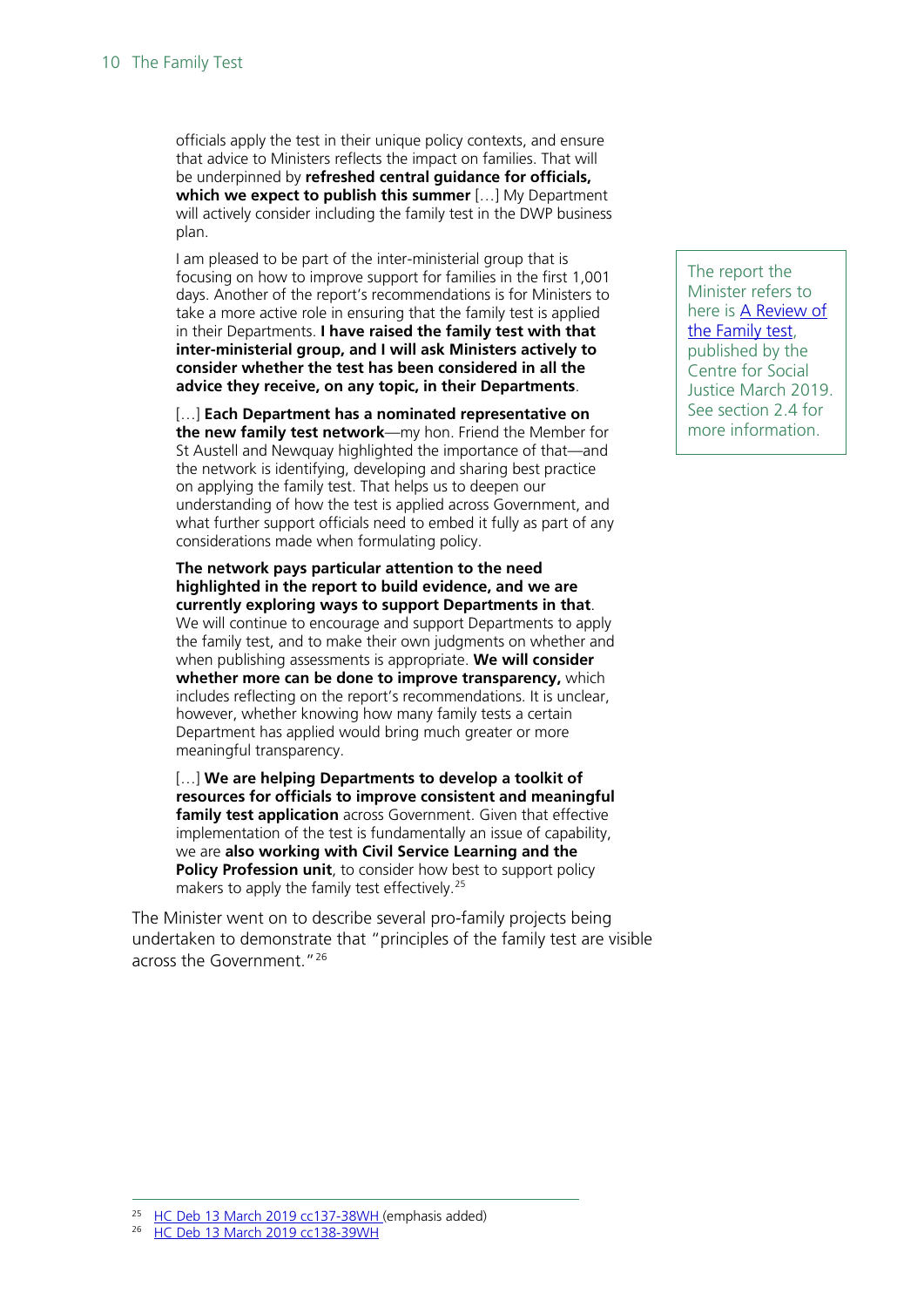# <span id="page-10-0"></span>2. Application of the Family Test

### <span id="page-10-1"></span>2.1 Parliamentary Questions (PQs)

Several PQs have been asked about the application of the Family Test in respect of particular policies and how it is being applied in individual departments.

For instance, Caroline Ansell (MP for Eastbourne between 07 May 2015 and 03 May 2017) asked Departments about training they had provided on the Family Test. Tim Loughton asked Departments about what guidance they had given to support the implementation of the Test. Nic Dakin asked Departments what steps they had taken to embed the Family Test in policy making. Kate Green asked Departments about the guidance they have provided on implementing Family Test and the number of policies assessed against the Family Test.

David Burrowes (MP for Enfield, Southgate between 05 May 2005 and 03 May 2017) asked several questions about the Family Test after its introduction. For example:

### **Asked by: Burrowes, Mr David**

To ask the Leader of the House, pursuant to his oral contribution of 10 March 2016, Official Report, column 444, whether he expects primary and secondary legislation to be subject to the family test and the results published.

### **Answering member: Chris Grayling | Department: Leader of the House**

A Family Test was introduced by the Government in 2014 – it aims to bring a family perspective into policy making. It will ensure that impacts on family relationships and functioning, both positive and negative, are recognised in the process of policy development and help inform the policy decisions, and any subsequent legislation, made by Ministers.

The Test is not a 'tick box' or 'pass v fail' exercise, it is about thinking carefully how new policy can support or potentially undermine family relationships. Policy is always about trade-offs but the Family Test ensures family considerations are explicitly considered and recognised when making those trade-offs.

While the guidance encourages publication, there is no requirement to do so.<sup>[27](#page-10-2)</sup>

Many of the responses to PQs describe briefly what the Family Test is and refer to guidance issued by DWP but provide little additional information. During the March 2019 debate on the [Application of the](https://hansard.parliament.uk/Commons/2019-03-13/debates/DF46C081-71B1-4E13-9AE6-4455ED8A9C26/ApplicationOfTheFamilyTest)  [Family Test,](https://hansard.parliament.uk/Commons/2019-03-13/debates/DF46C081-71B1-4E13-9AE6-4455ED8A9C26/ApplicationOfTheFamilyTest) several Members expressed frustration at the Departmental responses to their Parliamentary Questions. Fiona Bruce said that the answers were inadequate and did not explain the actions taken by Departments to apply the Family Test. She also contested the argument, made in several Departmental responses, that the Family Test did not apply to the Department's policy brief.<sup>[28](#page-10-3)</sup>

<span id="page-10-3"></span><span id="page-10-2"></span> <sup>27</sup> PQ 33911 [\[Legislation Family Test\]](http://www.parliament.uk/written-questions-answers-statements/written-question/commons/2016-04-13/33911), 18 April 2016

<sup>&</sup>lt;sup>28</sup> [HC Deb 13 March 2019 c120WH](http://bit.ly/2Hw8OvO)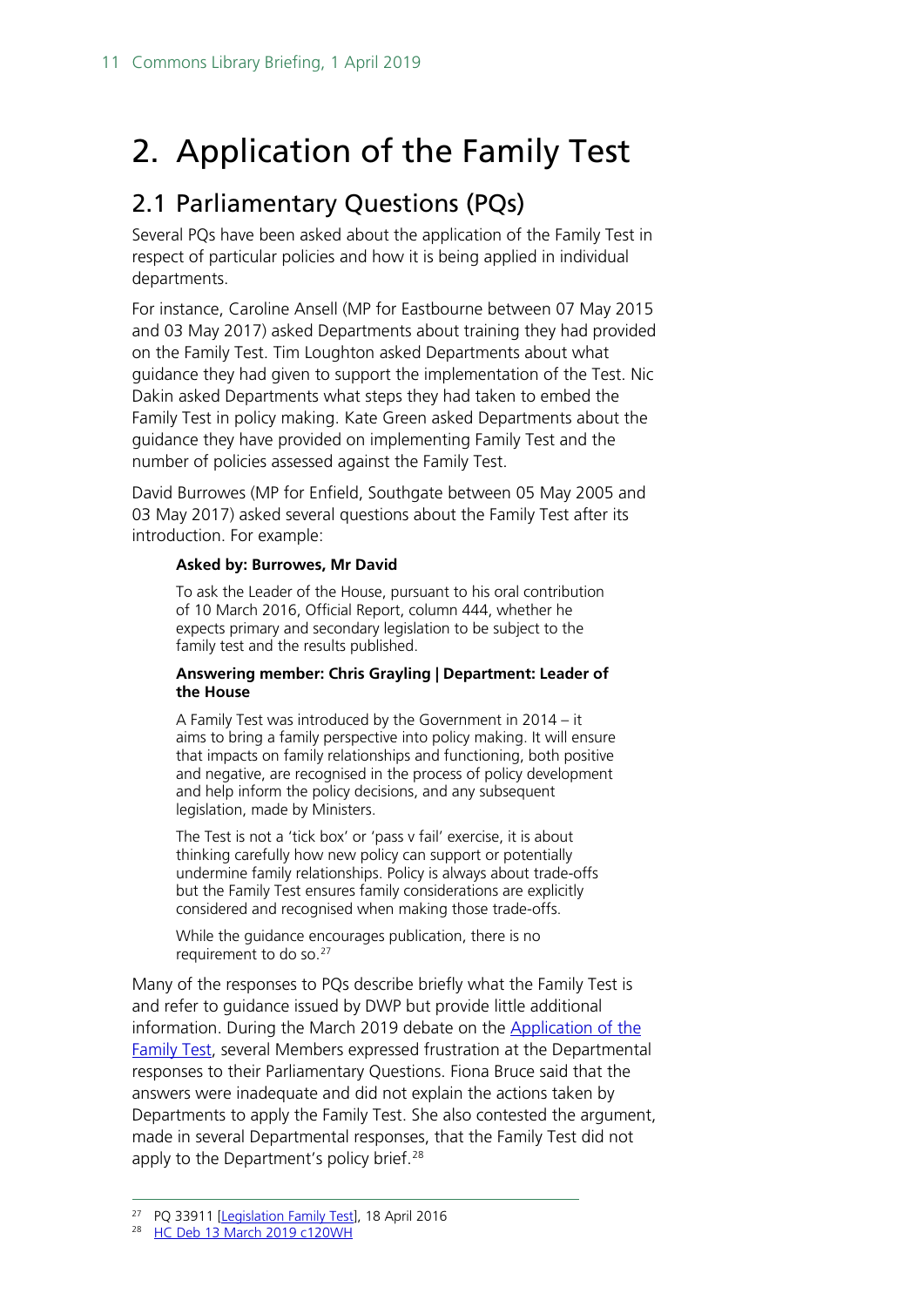The Government has referred to the Family Test in responses to some PQs, for instance:

### **Asked by: Bruce, Fiona**

To ask the Secretary of State for Work and Pensions, with reference to the Early Intervention Foundation review, What works to enhance interparental relationships and improve children's outcomes, commissioned by his Department and published on 22 March 2016, what steps he is taking to strengthen the policymaker's role in promoting awareness of the effect of the quality of the relationship between parents on their children.

### **Answering member: Caroline Nokes | Department: Department for Work and Pensions**

The report presented by the Early Intervention Foundation shows that children exposed to frequent, intense and poorly resolved conflict between their parents are at risk of poorer long term outcomes. Since publication policymakers have engaged with the Early Intervention Foundation through conferences and seminars to increase their understanding of the report's findings.

This evidence is being used to inform our approach to developing policy for future relationship support provision. Since autumn 2015 we have been working with 12 local authorities to develop evidence-based strategic delivery plans to embed relationship support into local services for families.

In addition we introduced the Family Test in October 2014, which means that for the first time new Government policies will be assessed for their impact on the family. This ensures that family stability is at the heart of government policy making.<sup>[29](#page-11-1)</sup>

A short list of PQs that have asked about the Family Test is included in the appendix to this paper. More can be found by using the [Parliamentary search](http://search-material.parliament.uk/) tool. The Centre for Social Justice, writing in March 2019, calculated that there had been 149 PQs on the Family Test.<sup>[30](#page-11-2)</sup>

## <span id="page-11-0"></span>2.2 *Implementing the Family Test: A review of progress one year on*

In March 2016, the Family and Childcare Trust, Relate and the Relationship Foundation, supported by 14 other charities, jointly published Implementing the Family Test: A review of progress one year [on.](https://www.relate.org.uk/policy-campaigns/publications/implementing-family-test-review-progress-one-year) The report documented the responses of 14 Government Departments to requests for information on how they had incorporated and implemented the Family Test since its launch in October 2014.

Ten departments replied. The report states that five Departments (listed below) said that they had produced tailored guidance or tools to apply the Family Test:

- Department for Work and Pensions;
- Department for Education;
- HM Treasury;

 <sup>29</sup> PQ 50589 [on [Families: Government Assistance\],](http://www.parliament.uk/written-questions-answers-statements/written-question/commons/2016-10-26/50589) 31 October 2016

<span id="page-11-2"></span><span id="page-11-1"></span><sup>&</sup>lt;sup>30</sup> Centre for Social Justice[, A Review of the Family test,](https://www.centreforsocialjustice.org.uk/core/wp-content/uploads/2019/03/a-review-of-the-family-test-2.pdf) 4 March 2019, p5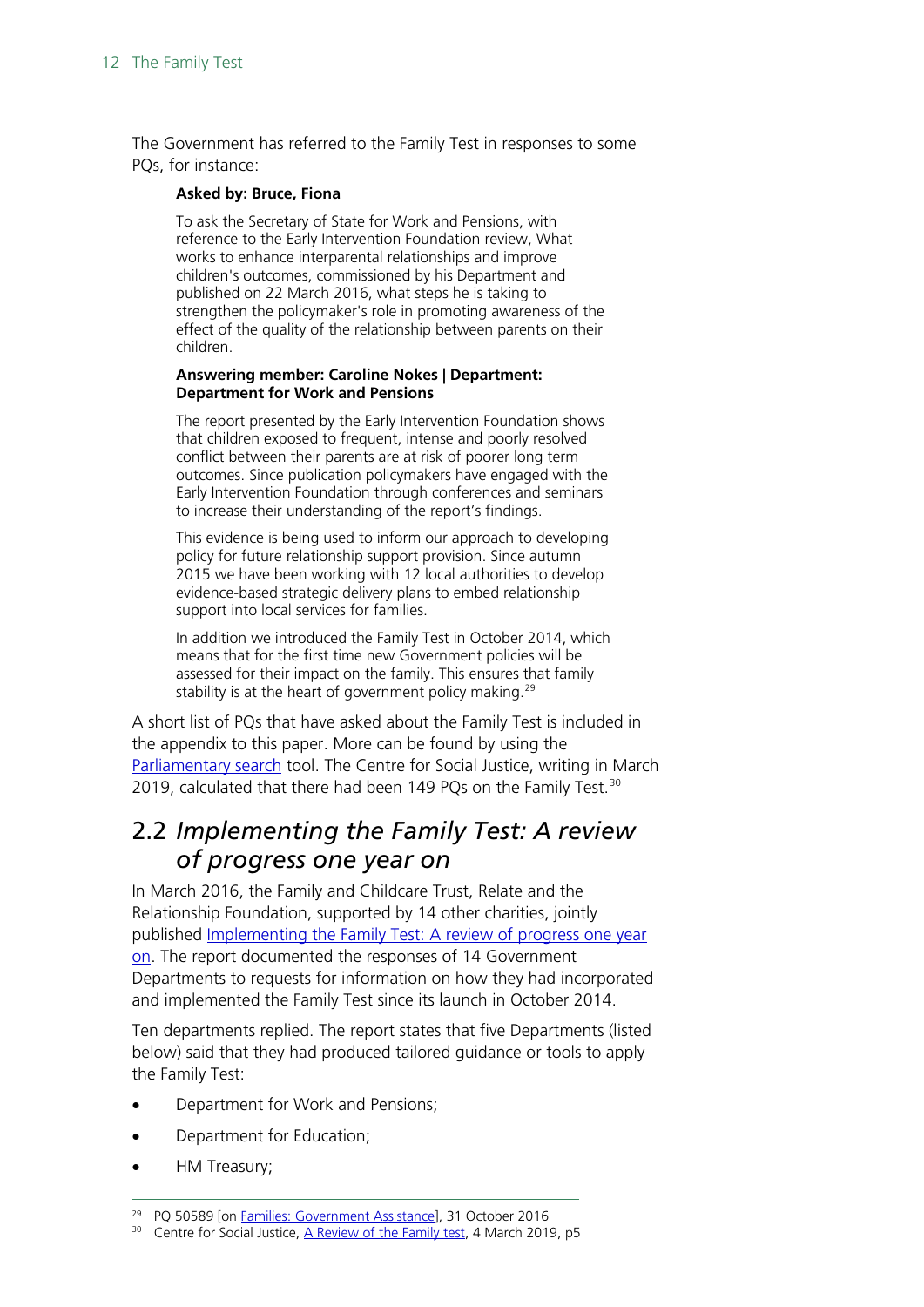- Department for Business Innovation and Skills; and
- Department of Energy and Climate Change.

Four departments (listed below), according to the report: "did not provide a meaningful response about how, or whether, the department is implementing the Family Test":<sup>[31](#page-12-0)</sup>

- Home Office;
- Cabinet Office:
- Department for Health; and
- Department for Environment, Food and Rural Affairs.

The report concluded that "the majority of departments have shown limited commitment to implementing the Family Test,"[32](#page-12-1) and raised concerns about variations in departments' responses to the Test.<sup>[33](#page-12-2)</sup> The report acknowledged that it was still early days, and might take some time for best practice to emerge, but expressed concern about the "absence of a transparent mechanism to record when the Test has been applied" because:

[...] this means that it is impossible to accurately assess how successfully the Test is being incorporated into the policy making process. There is little information available to the public about a process and little accountability for the Test. Whilst the Government rightly wishes to ensure that the Test does not become a 'tick box' exercise, this does not preclude recording and monitoring of its use.<sup>[34](#page-12-3)</sup>

The report made the following recommendations:

**Recommendations of** *Implementing the Family Test: A review of progress one year on*

- The Government should put the Family Test on a statutory footing.
- Departments should be required to publish a record of their Family Test assessments.
- The Government should publish an annual review reporting on its performance.
- The Government should develop and publish tools and resources to support departments in applying the Family Test.
- The Government should examine the feasibility of a local Family Test.
- Devolved administrations should consider developing their own Family Tests.<sup>[35](#page-12-4)</sup>

In April 2016, Baroness Lister asked the Government how it planned to respond to this report:

### **Asked by: Baroness Lister of Burtersett**

To ask Her Majesty's Government what plans they have to respond to the recommendations in *Implementing the Family Test*, a review of progress one year on by Relate, the Relationships Foundation and the Family and Childcare Trust.

<span id="page-12-1"></span><span id="page-12-0"></span><sup>&</sup>lt;sup>31</sup> [Implementing the Family Test: a review of progress one year on,](https://www.relate.org.uk/sites/default/files/implementing_the_family_test_1.pdf) 29 March 2016

<sup>32</sup> Ibid.

<span id="page-12-2"></span><sup>33</sup> Ibid.

<span id="page-12-3"></span><sup>34</sup> Ibid.

<span id="page-12-4"></span><sup>&</sup>lt;sup>35</sup> [Implementing the Family Test: a review of progress one year on,](https://www.relate.org.uk/sites/default/files/implementing_the_family_test_1.pdf) 29 March 2016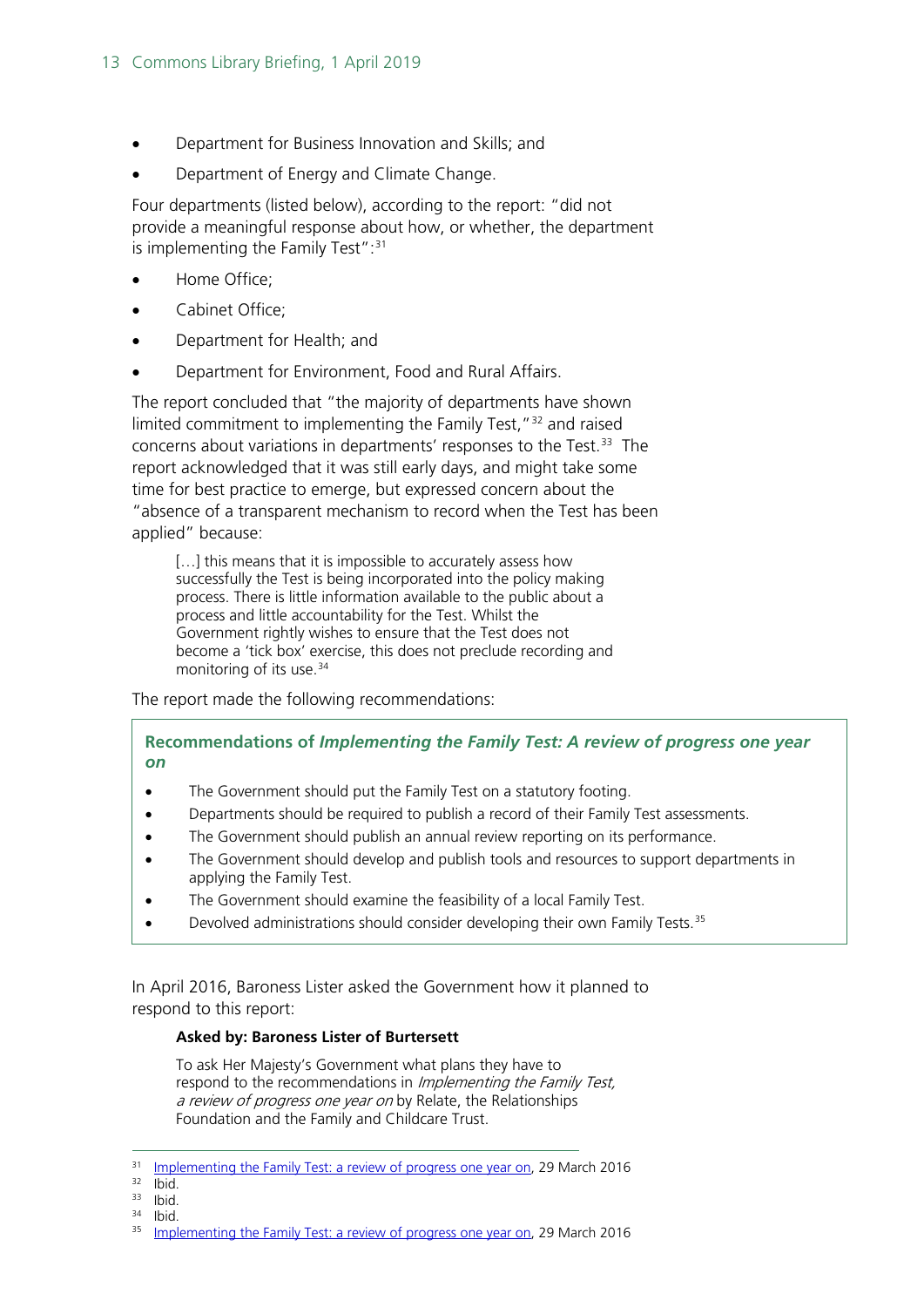### **Answered by: Baroness Altmann | Department: Department for Work and Pensions**

DWP welcome the Family Test, a review of progress one year on by Relate, the Relationships Foundation and the Family and Childcare Trust. We will consider the findings of the report in the next phase of our Government wide strategy to improve the embedding and implementation of the family test.<sup>[36](#page-13-1)</sup>

## <span id="page-13-0"></span>2.3 The Centre for Social Justice: Where Next for the Family Test?

In March 2016, the Centre for Social Justice (CSJ) published: Where next [for the Family Test?](http://www.centreforsocialjustice.org.uk/core/wp-content/uploads/2016/06/Where-Next-for-the-Family-Test.pdf)

The report made recommendations based on the outcome of a roundtable event which involved people "with a range of expertise in government".<sup>[37](#page-13-2)</sup>

The CSJ supported putting the Family Test on a statutory footing, but also believed that there are other ways in which implementation could be strengthened.<sup>[38](#page-13-3)</sup>

### **Recommendations from** *Where next for the Family Test?*

### **Develop better evidence of what helps and what hurts families:**

[...] the CSJ recommends that government departments collect and publish:

- evidence of how greater family stability would advance their own agenda, encouraging external experts to submit evidence for consideration;
- how their departmental policy is supporting families and family stability;
- what further steps they are planning to take to support family stability.

### **Strengthen the Family Test:**

[...] departments would be asked to:

- apply the Test where relevant against this evidence base:
- publish their assessment of the Test;
- explain why the Test has not been applied where this is the case.

The CSJ also wanted the **Cabinet Committee on Social Justice to oversee the process** and publish, on an annual basis:

- the objectives and targets of Government in relation to promoting strong and stable families;
- the Government's proposals and policies for meeting these objectives;
- the indicators that must be measured for the purposes of assessing the Government's progress towards these objectives; and
- the data on which the family stability indicators are based.

<sup>&</sup>lt;sup>36</sup> PQ HL7515, [on [Families\]](http://www.parliament.uk/written-questions-answers-statements/written-question/lords/2016-04-11/HL7515) 25 April 2016

<span id="page-13-3"></span><span id="page-13-2"></span><span id="page-13-1"></span><sup>&</sup>lt;sup>37</sup> Centre for Social Justice[, Where Next for the Family Test,](http://www.centreforsocialjustice.org.uk/core/wp-content/uploads/2016/06/Where-Next-for-the-Family-Test.pdf) March 2016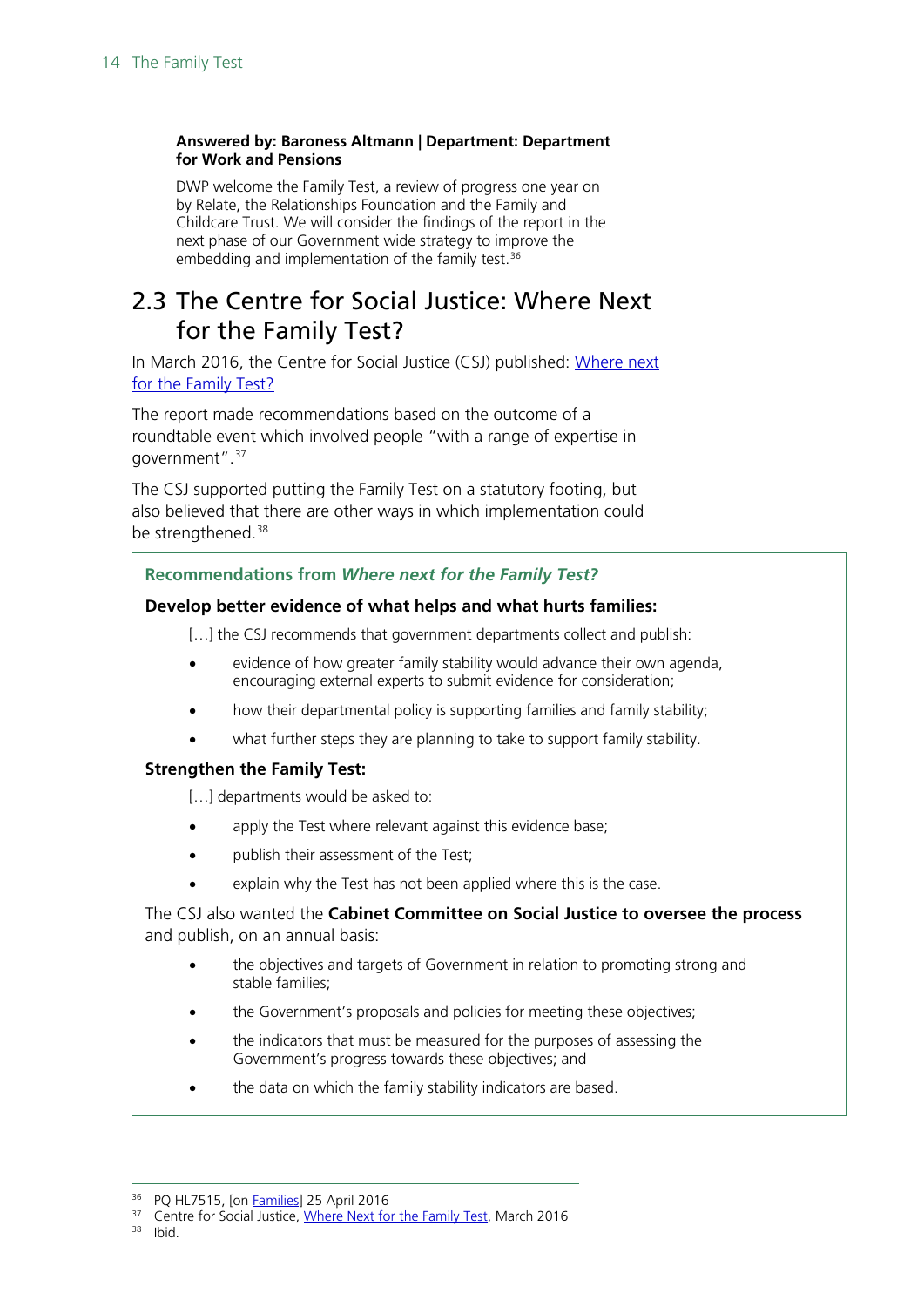# <span id="page-14-0"></span>2.4 Centre for Social Justice: A review of the Family test

In March 2019, the CSJ published [A Review of the Family Test.](https://www.centreforsocialjustice.org.uk/core/wp-content/uploads/2019/03/a-review-of-the-family-test-2.pdf) In a similar fashion to the work carried out by the Family and Childcare Trust and other organisations in March 2016, the evidence for this review was collected through responses to PQs and letters to 14 Government Departments. The questions posed are explained on page six of the review.<sup>[39](#page-14-1)</sup> Departmental responses to these lines of enquiry can be found in the appendices.

The CSJ's key findings included:

- A number of Departments appeared to have developed 'bespoke resources' for the application of the Family Test. The approach developed by the Ministry of Defence seemed to be the most advanced. Nine departments had created resources to assist civil servants and Ministers in applying the Test, and there were examples of guidance being developed for individual Departments. The guidance tended to be 'general in nature' and did not help officials "understand how the policy responsibilities of their department specifically impacts on families."
- Some officials and Ministers reported that some Departments have attempted to integrate the Family Test into civil service training.
- The DWP had established a Family Test Network to review guidance and support its application across government.
- The Ministry of Defence and the Department of Health and Social Care both demonstrated that they expected Family Tests to be considered, a commitment backed by appropriate procedures.
- Several departments did not provide a meaningful response, see the Family Test as relevant to their policy work, or regard the publication of Tests as necessary. [40](#page-14-2)

### **Recommendations from** *A Review of the Family Test*

The CSJ made the following recommendations:

- Ministers should commit to rejecting advice or proposals to which the Family Test has clearly not been applied. When formally securing collective Cabinet agreement on policy/legislative proposals before they are publicly announced or presented to Parliament (the 'write-round' process), a 'clear statement' on the application of the Family Test should be included.
- The Government should create an 'expert reference group' to make better use of external expertise and help Departments to 'establish an evidence base on issues relating to the family.'
- The Government should also establish a 'government-wide duty to record the application of the Test to be published on a regular basis.'
- Each department should,
	- ensure that Business Plans and Departmental objectives explicitly consider the impact on families;
	- appoint a senior policy lead to work with the Family Test Network; and
	- create its own bespoke Family Test guidance.

<span id="page-14-2"></span><span id="page-14-1"></span><sup>&</sup>lt;sup>39</sup> Centre for Social Justice,  $\triangle$  Review of [the Family Test,](https://www.centreforsocialjustice.org.uk/core/wp-content/uploads/2019/03/a-review-of-the-family-test-2.pdf) March 2019, p6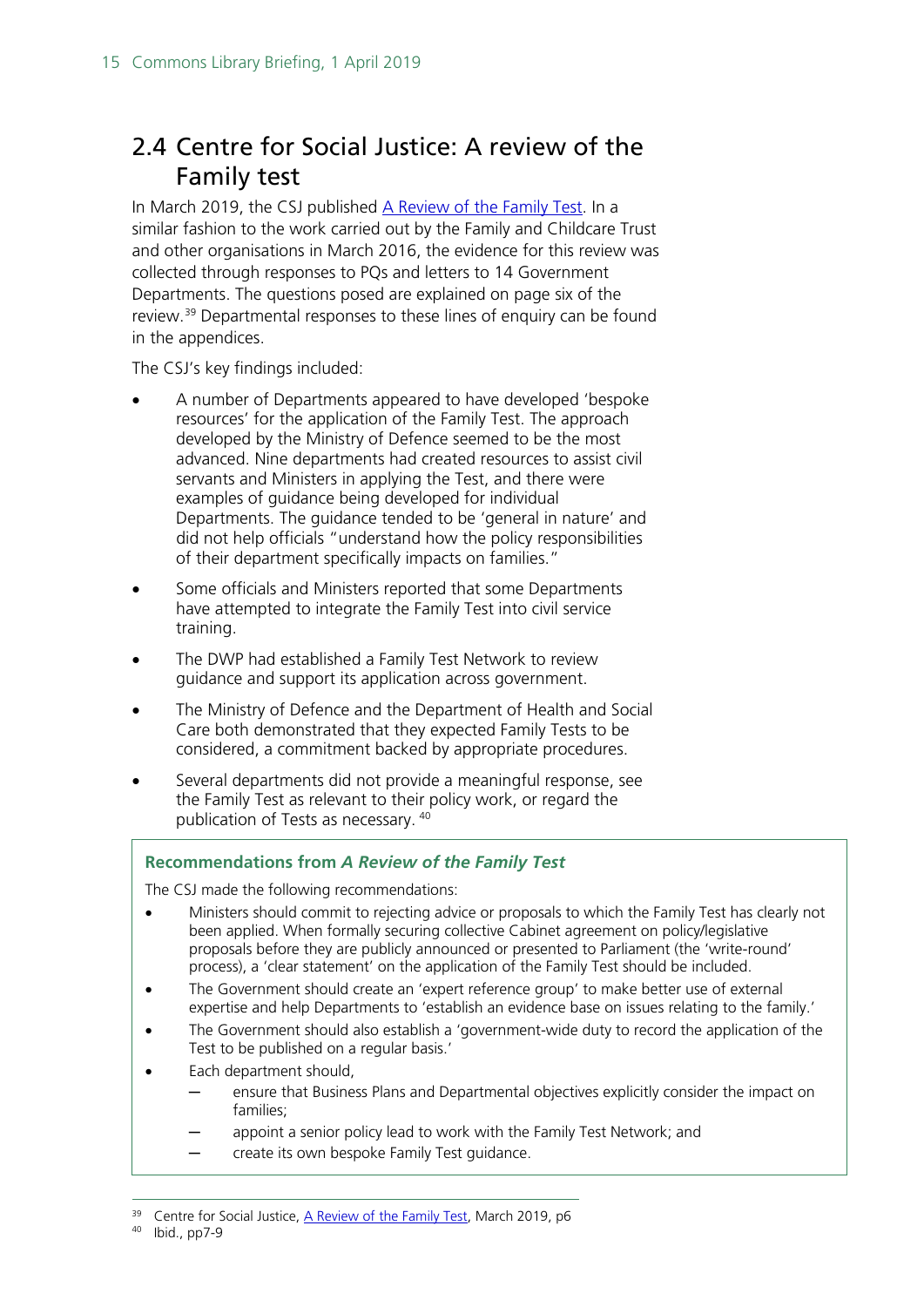## <span id="page-15-0"></span>2.5 Published Family Test Assessments

Family Tests should be applied to new domestic policy expected to impact families, but Departments are **not obliged** to publish them. A few that have been published are detailed below.

### <span id="page-15-1"></span>Department for Communities and Local Government [Lifetime tenancies: equalities impact](https://www.gov.uk/government/publications/lifetime-tenancies-equalities-impact-assessment)  [assessment,](https://www.gov.uk/government/publications/lifetime-tenancies-equalities-impact-assessment) May 2016

This Equalities Impact Assessment mentions the Family Test under the protected characteristic of age. It considered the proportion of tenants with children. It concluded that making lifetime tenancies flexible enough to cover a child's secondary education is beneficial for children. The policy was also expected to 'increase headroom in the social rented sector' and benefit overcrowded families with children (estimated to be 85% of all overcrowded households in social housing).

### <span id="page-15-2"></span>Department for Business, Innovation and Skills, [Higher Education and Research Bill Equality](https://www.gov.uk/government/uploads/system/uploads/attachment_data/file/524226/bis-16-281-he-research-bill-equality-analysis.pdf)  [Analysis,](https://www.gov.uk/government/uploads/system/uploads/attachment_data/file/524226/bis-16-281-he-research-bill-equality-analysis.pdf) May 2016

The following analysis of the Family Test implications of the Higher Education and Research Bill was provided in the Equality Analysis:

### **Consideration of the Family Test**

The Family Test was introduced on 31 October 2014. The objective of the test is to introduce an explicit family perspective to the policy making process, and ensure that potential impacts on family relationships and functioning are made explicit and recognised in the process of developing new policy.

Our assessment is that the policies covered in this Equality Analysis will not have a family impact beyond improved access to higher education and better employment prospects for graduates, which is positively associated with stable family formation.<sup>[41](#page-15-4)</sup>

The Green paper that preceded the Bill had also included a consideration of the Family Test:

<span id="page-15-3"></span>[Department for Business, Innovation and Skills,](https://www.gov.uk/government/uploads/system/uploads/attachment_data/file/474266/BIS-15-623-fulfilling-our-potential-teaching-excellence-social-mobility-and-student-choice-accessible.pdf)  [FULFILLING OUR POTENTIAL Teaching Excellence,](https://www.gov.uk/government/uploads/system/uploads/attachment_data/file/474266/BIS-15-623-fulfilling-our-potential-teaching-excellence-social-mobility-and-student-choice-accessible.pdf)  [Social Mobility and Student Choice,](https://www.gov.uk/government/uploads/system/uploads/attachment_data/file/474266/BIS-15-623-fulfilling-our-potential-teaching-excellence-social-mobility-and-student-choice-accessible.pdf) November 2015 This considered that the policies would not have an impact on the areas covered by the five questions of the Family Test but asked for views on this in consultation responses.

<span id="page-15-4"></span>Department for Business, Innovation and skills, [Higher Education and Research Bill -](https://www.gov.uk/government/uploads/system/uploads/attachment_data/file/524226/bis-16-281-he-research-bill-equality-analysis.pdf) [Equality Analysis, May 2016,](https://www.gov.uk/government/uploads/system/uploads/attachment_data/file/524226/bis-16-281-he-research-bill-equality-analysis.pdf) p40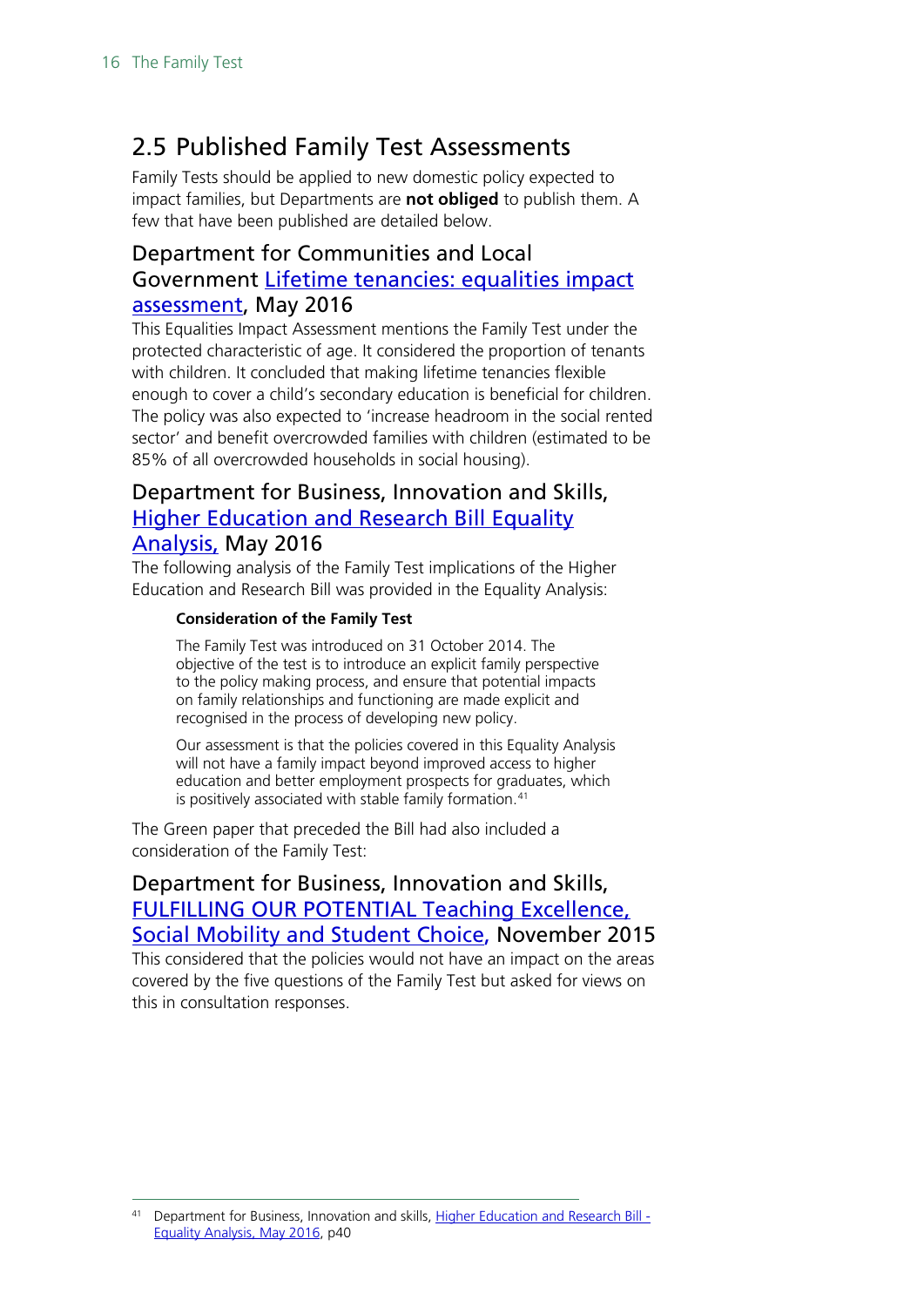### <span id="page-16-0"></span>Department for Business, Innovation and Skills, Devolving Sunday Trading Rules, Impact Assessment, March 2016<sup>[42](#page-16-2)</sup>

There were lots of requests from Members to publish the Family Test in relation to this legislation. The Department did, but faced criticism on the delay to do so, as illustrated by the following PQ:

### **Asked by: David Burrowes**

Following yesterday's deliberations on Sunday trading, may I congratulate the Government on the precedent they have set in the publication of the family test alongside new legislation, even though it was published too late, coming as it did just a few hours before Report? It helpfully conceded the negative impact of the proposals on the family. Will the Leader of the House confirm that for all primary and secondary legislation, a family test will be published at the beginning, rather than at the end, of proceedings? In addition, will he inform us of what will happen if legislation does not pass the family test?

### **Answering member: Chris Grayling**

The purpose of impact assessments and things such as the family test is to enable the House to take an informed decision. Such tests are less a bar over which a measure needs to jump than a package of measures on which the House can form its decisions. The Government's intention remains to keep the House as fully informed as possible so that it can take those decisions.<sup>[43](#page-16-3)</sup>

The Family Test was considered as part of the Impact Assessment. The assessment identified three impacts on the family:

Positive:

- Greater employment opportunities may ease families' financial problems, especially if paid a Sunday premium, and more flexibility might make working-time childcare easier.
- Longer opening times gives families greater flexibility over when they do their shopping.

Negative:

• Working on Sundays may interfere with family time, especially if other members of the family work Monday to Friday. Saturday, workers may feel pressurised to work Sundays. This could be mitigated by the right to opt-out of Sunday working.

### <span id="page-16-1"></span>Department of Health, [Family Test for the new](https://www.gov.uk/government/publications/junior-doctors-contract-equality-analysis-and-family-test)  [contract for doctors and dentists in training in the](https://www.gov.uk/government/publications/junior-doctors-contract-equality-analysis-and-family-test)  [NHS,](https://www.gov.uk/government/publications/junior-doctors-contract-equality-analysis-and-family-test) March 2016

This ten-page Department of Health report examined each of the five Family Test questions in some depth.

<span id="page-16-2"></span> <sup>42</sup> DEP2016-0226

<span id="page-16-3"></span><sup>&</sup>lt;sup>43</sup> HC Deb 10 March 2016 [on the **Family Test**] c443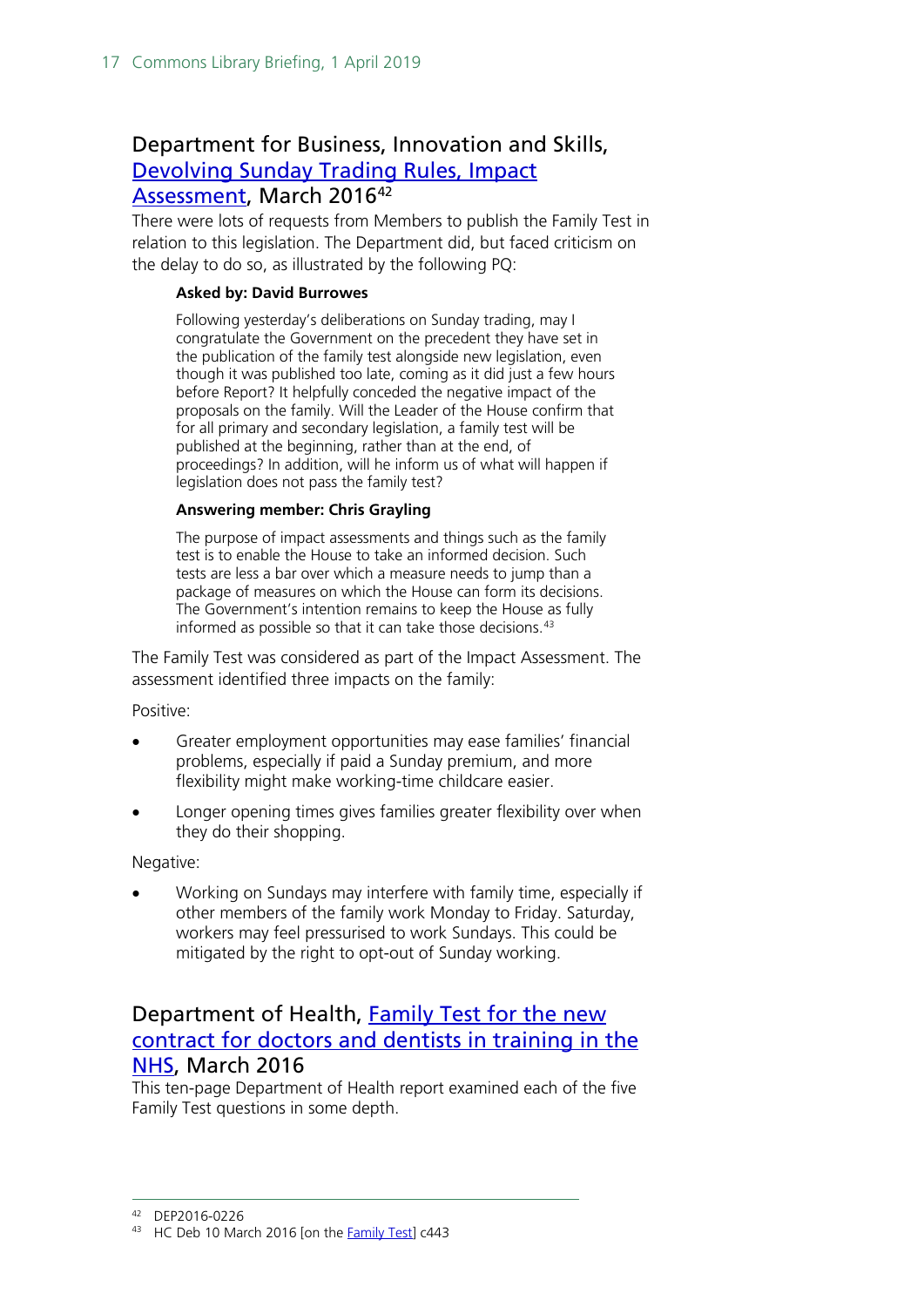# <span id="page-17-0"></span>3. Appendix: Parliamentary Questions and Debates on the Family Test

A few recent parliamentary questions and debate contributions that add more detail are reproduced below. There have been many more questions asked; these can be found by using the [Parliamentary search](http://search-material.parliament.uk/) tool.

# <span id="page-17-1"></span>3.1 Parliamentary debates

The Family Test has been raised in several debates. There was a debate specifically concerning the [Application of the Family Test](https://hansard.parliament.uk/Commons/2019-03-13/debates/DF46C081-71B1-4E13-9AE6-4455ED8A9C26/ApplicationOfTheFamilyTest) on 13 March 2019 (HC Deb 13 March 2019, volume 656, cc115-139WH).

The Family Test has been raised in the context of other debates. During a debate on Benefits: Reductions (01 November 2018) the Family Test was briefly discussed. Baroness Lister of Burtersett (Lab) said;

Looming over the debate, and more importantly over low-income families, is the so-called managed migration of universal credit. Welcome as the Budget changes are, they do nothing to rectify UC's fundamental design flaws, which become increasingly apparent as families suffer the consequences. One such flaw is payment —including money for children—into one account, which has been widely condemned for facilitating economic abuse and potentially aggravating domestic violence. Women subject to domestic violence are also being put at risk by two other cuts, which are especially harmful to larger and some minority-ethnic families: the two-child limit and the benefit cap. Both break the long-standing principle that entitlement to safetynet benefits should reflect a family's needs. Over 70,000 families, two-thirds of whom were in work, lost up to £2,780 in the first year of the two-child limit. It is difficult to see how such a crude cut, directed at children, can support family life. The Government have refused to publish their family test assessment, despite an FOI request which was turned town on utterly flimsy grounds. I wonder why.<sup>[44](#page-17-2)</sup>

Benefit Cap (Housing Benefit [and Universal Credit\) \(Amendment\)](https://hansard.parliament.uk/lords/2016-11-08/debates/F8C116AF-BD63-4B16-AFA5-9723B5716C8E/BenefitCap(HousingBenefitAndUniversalCredit)(Amendment)Regulations2016)  [Regulations 2016](https://hansard.parliament.uk/lords/2016-11-08/debates/F8C116AF-BD63-4B16-AFA5-9723B5716C8E/BenefitCap(HousingBenefitAndUniversalCredit)(Amendment)Regulations2016)

HL Debate 08 Nov 2016 | 776 cc1121-1139

[Social Mobility](https://hansard.parliament.uk/lords/2016-10-27/debates/ECBB0C13-5A22-4448-BD5E-78B2E469E957/SocialMobility)

HL Debate 27 October 2016 | 776 cc377-406

[Enterprise Bill \[Lords\]](http://www.publications.parliament.uk/pa/cm201516/cmhansrd/cm160309/debtext/160309-0002.htm#16030943000002)

<span id="page-17-2"></span>HL Deb 9 March 2016 | 607 cc315-387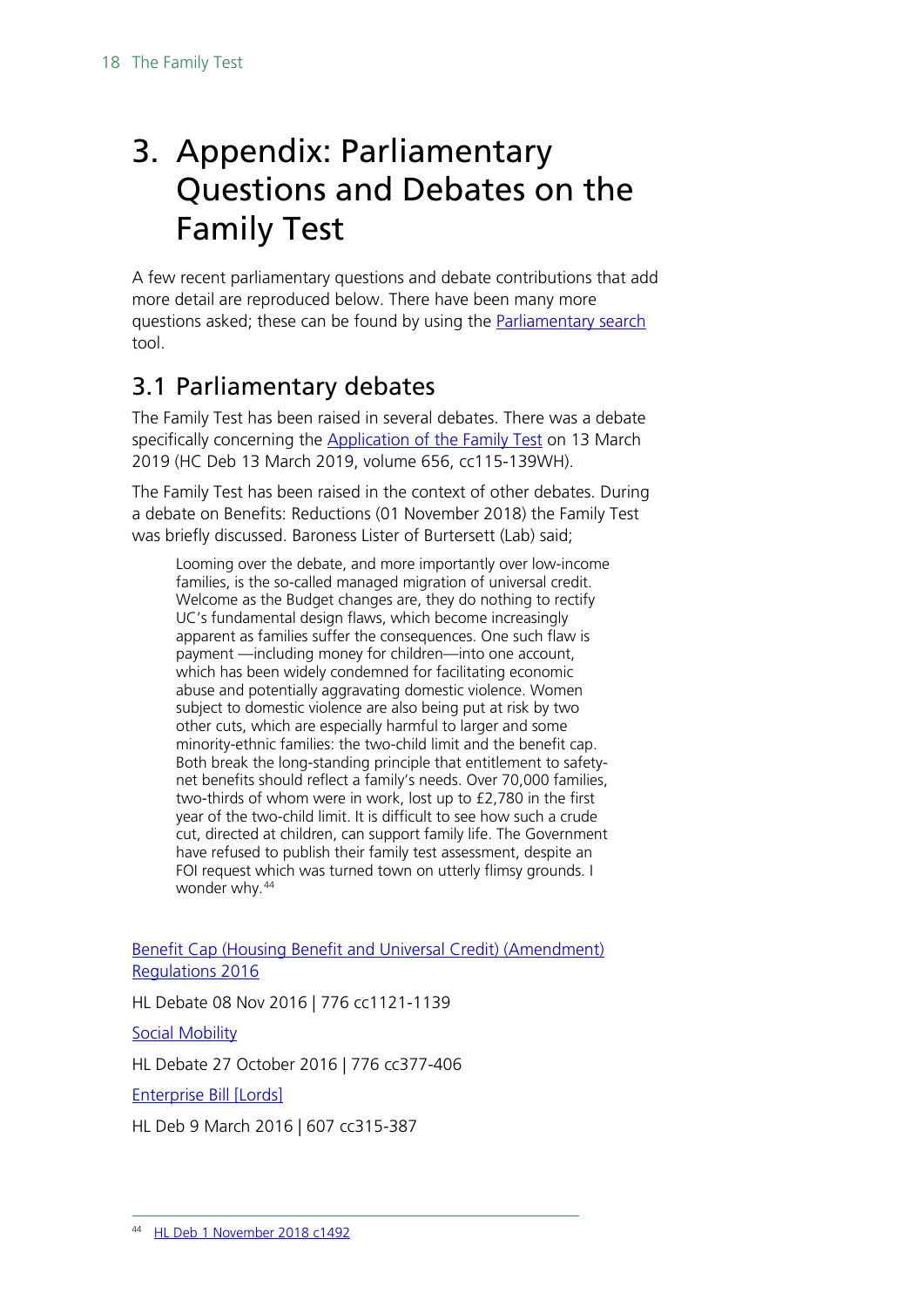**[Immigration Bill](http://www.publications.parliament.uk/pa/ld201516/ldhansrd/text/160203-0001.htm#16020358000159)** Hl Deb 3 Feb 2016 | 768 cc1793-1910 [Welfare Reform and Work Bill](http://www.publications.parliament.uk/pa/ld201516/ldhansrd/text/160127-0001.htm#16012745000330) HL Debate 27 January 2016 | 768 cc1283-1345 [Welfare Reform and Work Bill](http://www.publications.parliament.uk/pa/ld201516/ldhansrd/text/151117-0001.htm#15111752000329) HL Deb 17 Nov 2015 | 767 cc28-128 [Cities and Local Government Devolution Bill \[Lords\]](http://www.publications.parliament.uk/pa/cm201516/cmhansrd/cm151117/debtext/151117-0002.htm#15111751000003) HC Deb 17 Nov 2015 | 602 cc554-643 [Welfare Reform and Work Bill](http://www.publications.parliament.uk/pa/cm201516/cmhansrd/cm151027/debtext/151027-0001.htm#15102736000002) HC Deb 27 Oct 2015 | 601 cc207-312 [Tax Credits](http://www.publications.parliament.uk/pa/cm201516/cmhansrd/cm151020/debtext/151020-0002.htm#15102045000001) HC Deb 20 Oct 2015 | 600 cc845-923 [Health: Children and Young People](http://www.publications.parliament.uk/pa/ld201516/ldhansrd/text/150707-0002.htm#15070747000290) HL Deb 7 Jul 2015 | 764 cc156-172 [Childcare Bill \[HL\]](http://www.publications.parliament.uk/pa/ld201516/ldhansrd/text/150701-0001.htm#15070130000453) HL Deb 1 Jul 2015 | 762 cc2074-2126

## <span id="page-18-0"></span>3.2 Parliamentary Questions (a selection)

### [Social Security Benefits: Children](http://www.parliament.uk/written-questions-answers-statements/written-question/lords/2018-11-20/HL11630)

**Asked by:** The Lord Bishop of Portsmouth

To ask Her Majesty's Government, further to the Written Answer by Lord Bates on 5 February (HL5370), whether they have applied the Family Test to the policy to provide support to a maximum of two children; and if so, how the potential impacts on families are being taken into account.

### **Answering member:** Lord Bates | **Department:** Treasury

The government is committed to supporting families. To achieve this, we introduced the Family Test, which aims to ensure that impacts on family relationships and functioning are recognised early on during the process of policy development and help inform the policy decisions made by Minsters. The Family Test was introduced in 2014, and remains official government policy. The guidance for implementing the Family Test can be found here and is also attached:

[https://www.gov.uk/government/publications/family-test](https://www.gov.uk/government/publications/family-test-assessing-the-impact-of-policies-on-families)[assessing-the-impact-of-policies-on-families](https://www.gov.uk/government/publications/family-test-assessing-the-impact-of-policies-on-families)

The Family Test was considered during the development of the policy to provide support for a maximum of two children in Child Tax Credit and Universal Credit. The published Impact Assessment shows the measure will have a positive impact on overall family stability. The Impact Assessment is attached.

04 Dec 2018 | Written questions | Answered | House of Lords | HL11630

[Department for Business, Energy and Industrial Strategy: Families](http://www.parliament.uk/written-questions-answers-statements/written-question/lords/2018-10-25/HL11018)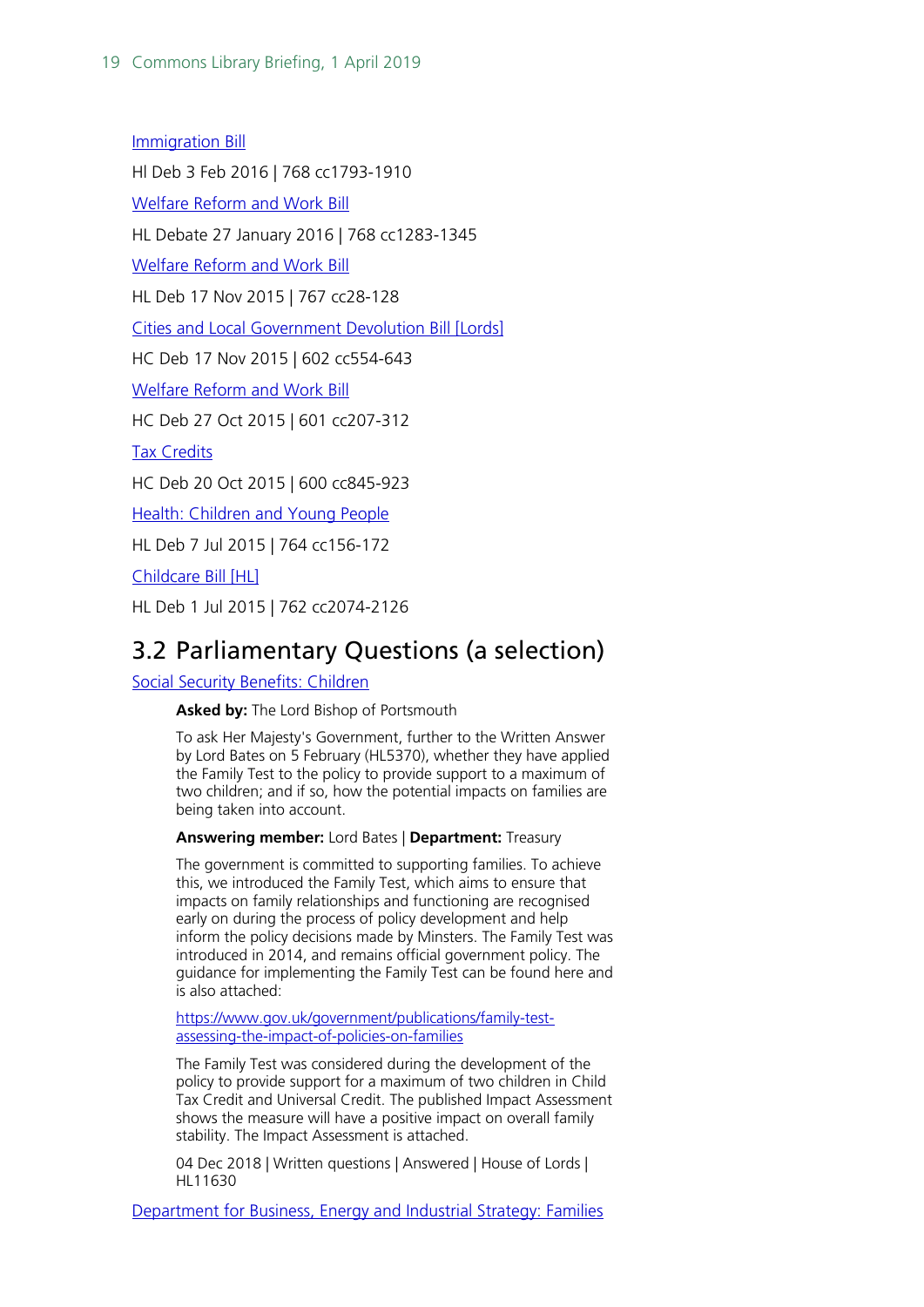#### **Asked by:** Baroness Eaton

To ask Her Majesty's Government how many Department for Business, Energy and Industrial Strategy policies have been assessed against the Family Test; and whether they have published the outcome of any such assessments.

**Answering member:** Lord Henley | **Department:** Department for Business, Energy and Industrial Strategy

The Government is committed to supporting families. In order to achieve this, in 2014 we introduced the Family Test, which aims to ensure that impacts on family relationships and functioning are recognised early on during the process of policy development and help inform the policy decisions made by Ministers.

The majority of BEIS policy areas do not have a direct impact on the formation, make-up, or breakdown of families. However, where these impacts are relevant, the Family Test is applied to policy changes in a proportionate manner. Officials leading directly on the policy development are responsible for undertaking this analysis, and for advising Ministers on these impacts.

When applicable, analysis on family impacts is included within impact assessments, which are publicly available. This analysis is usually qualitative in nature, as it is difficult to make quantitative estimates on the impacts from policy changes. Following implementation of the policy, BEIS monitors and reviews its impacts in a proportionate manner.

08 Nov 2018 | Written questions | Answered | House of Lords | HL11018

#### [Social Security Benefits: Children](http://www.parliament.uk/written-questions-answers-statements/written-question/lords/2018-05-01/HL7463)

**Asked by:** Baroness Lister of Burtersett

To ask Her Majesty's Government, further to the Written Answer by Lord Bates on 29 March (HL6647), whether they will now publish the outcome of the Family Test Assessment on the policy to limit Tax Credits and Universal Credit support to two children.

#### **Answering member:** Lord Bates | **Department:** Treasury

The government does not routinely publish the Family Test assessment of policies.

An impact assessment of the policy of providing support for a maximum of two children in Child Tax Credits and Universal Credit was published and is available here and attached:

[https://www.parliament.uk/documents/impact-assessments/ia15-](https://www.parliament.uk/documents/impact-assessments/ia15-006e.pdf) [006e.pdf](https://www.parliament.uk/documents/impact-assessments/ia15-006e.pdf)

The impact assessment considered the impact of the policy on families and other protected groups.

15 May 2018 | Written questions | Answered | House of Lords | HL7463

#### [EU Nationals: Immigration](http://www.parliament.uk/written-questions-answers-statements/written-question/commons/2016-07-05/41902)

**Asked by:** Mulholland, Greg

To ask the Secretary of State for the Home Department, pursuant to the Urgent Question of 4 July 2016, on EU Nationals: UK Residence, what assessment she has made of whether her Department's policy complies with the Government's family test.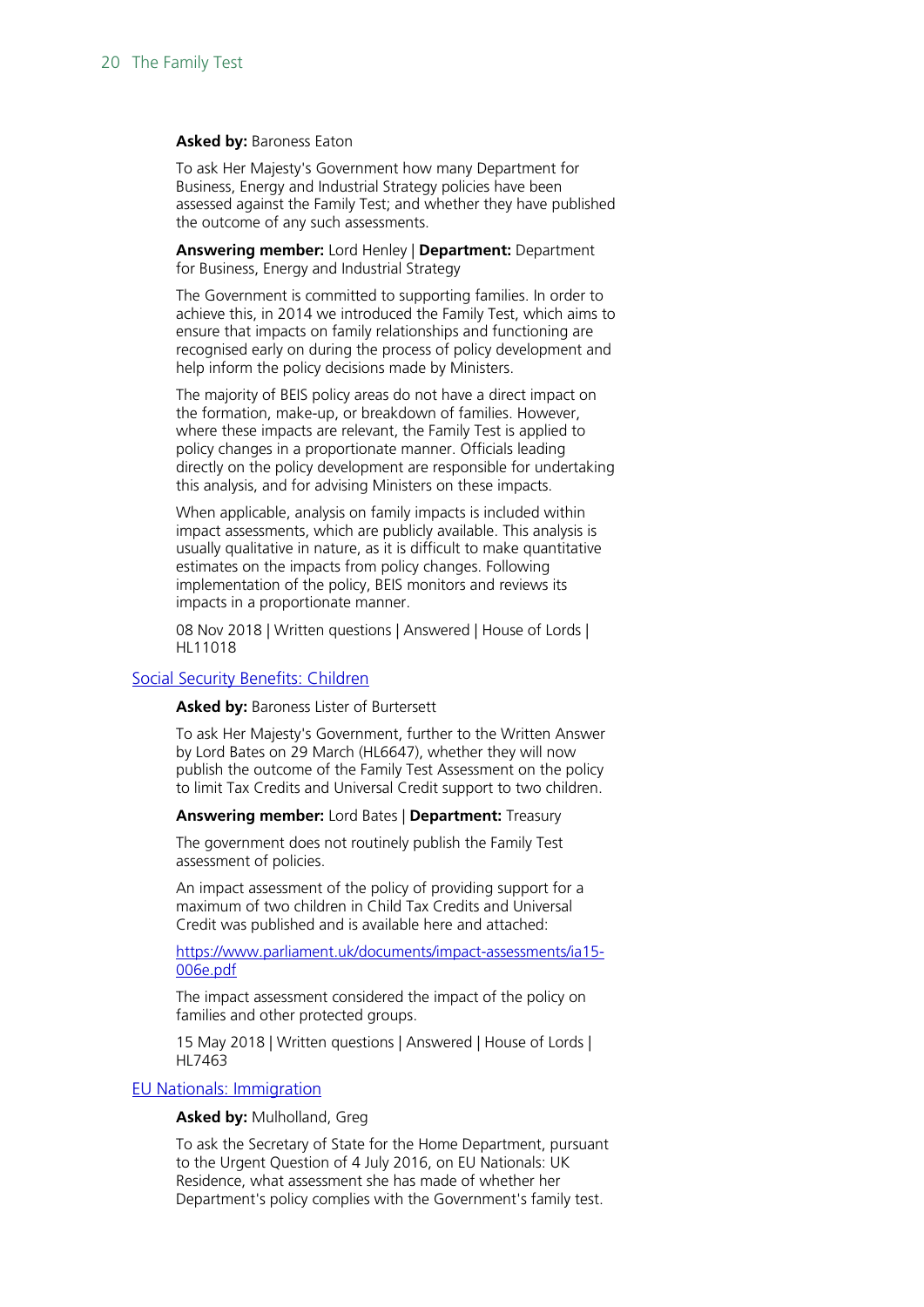**Answering member:** James Brokenshire Department: Home **Office** 

The Government has been clear that there will be no immediate changes in the circumstances of European nationals and their family members entering or currently residing in the UK.

11 Jul 2016 | Written questions | House of Commons | 41902

#### [Junior Doctors: Conditions of Employment](http://www.parliament.uk/written-questions-answers-statements/written-question/commons/2016-03-08/30293)

#### **Asked by:** Madders, Justin

To ask the Secretary of State for Health, what the outcome was of his Department's application of the Family Test to the decision to impose a new contract on junior doctors.

**Answering member:** Ben Gummer | Department: Department of Health

On the 11 February 2016 my Rt. hon. Friend the Secretary of State made an oral statement, Official Report, columns 1763-1765 in which he announced that he would proceed with the introduction of a new national contract for doctors in training, following advice that there was no realistic prospect of reaching agreement with the British Medical Association.

The Secretary of State will carefully consider the draft final terms of such a contract in light of any applicable duties and the Family Test.

11 Mar 2016 | Written questions | House of Commons | 30293

#### [Sunday Trading: Families](http://www.parliament.uk/written-questions-answers-statements/written-question/commons/2016-02-25/28528)

#### **Asked by:** Brennan, Kevin

To ask the Secretary of State for Business, Innovation and Skills, whether his proposals for the extension of Sunday trading hours has passed the family test.

**Answering member:** Anna Soubry | Department: Department for Business, Innovation and Skills

The Government's Family Test is not a pass or fail measure.

The Government has conscientiously considered the impact on families and the evidence on this presented during the consultation. The Government will publish the Impact Assessment, including the Family Test, shortly.

03 Mar 2016 | Written questions | House of Commons | 28528